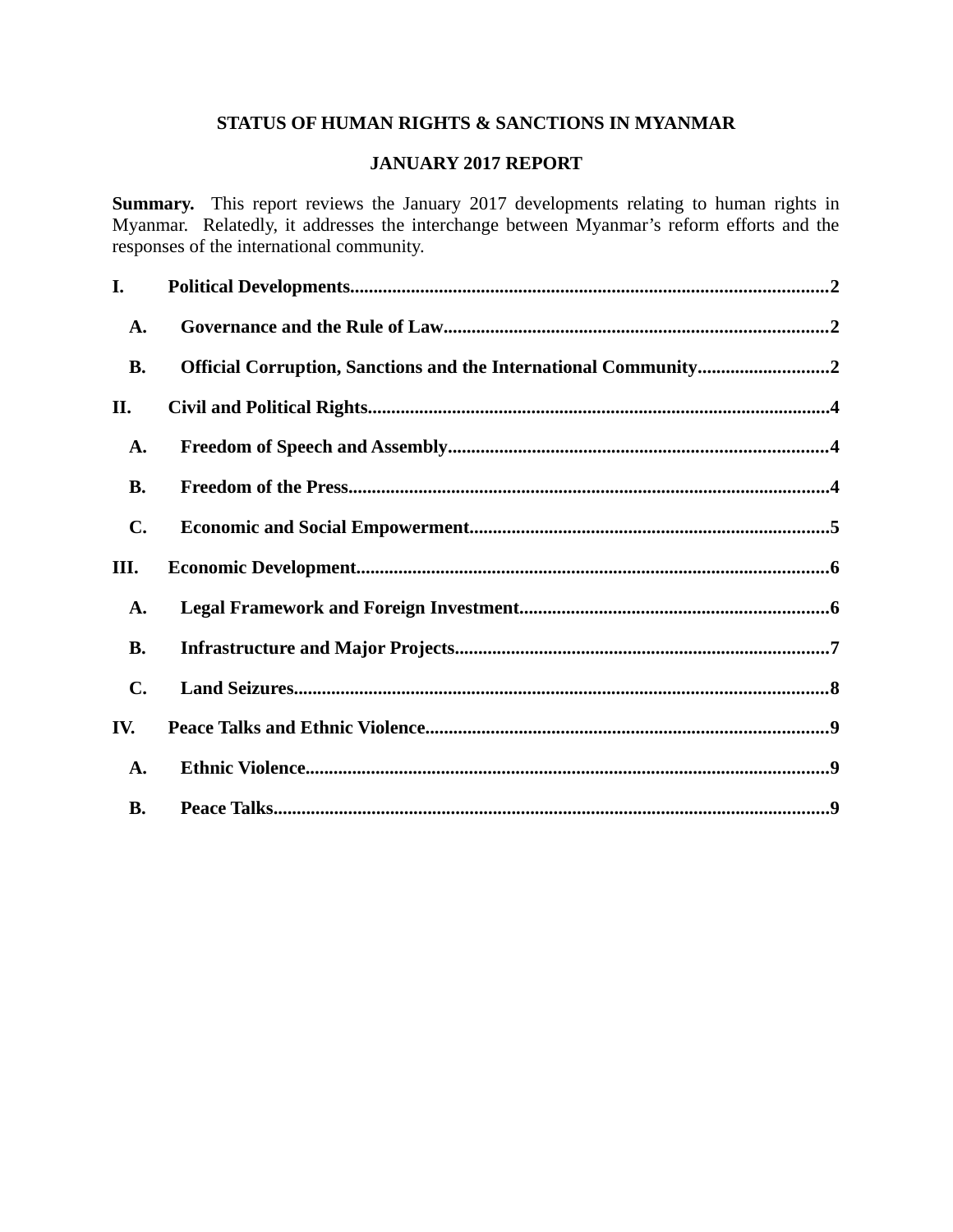### **I. Political Developments**

### <span id="page-1-2"></span><span id="page-1-0"></span>**A. Governance and the Rule of Law**

Prominent human rights lawyer Ko Ni, a legal advisor to the National League for Democracy ("NLD") and to Aung San Suu Kyi, was assassinated this month at the Yangon airport.<sup>1</sup> Ko Ni, a Muslim, had just returned from a visit to Indonesia as part of a government delegation to discuss interfaith tolerance.<sup>2</sup> The suspected gunman was later apprehended after also killing a taxi driver who attempted to detain him.<sup>3</sup> Initial interrogations have been unable to reveal the exact motive of the assassin, although he did indicate an intention to destabilize the state. This suggested motive likely stems from the recent and often violent interfaith conflicts between the majority Buddhists and minority Muslim, or Rohingya, populations in Myanmar.<sup>4</sup> Several government officials have offered their personal beliefs that the killing was not politically or religiously motivated, and the official government statement regarding the killing urged Burmese civilians not to panic or to respond to racial or religious incitements.<sup>5</sup> Members of the Burmese Parliament also expressed their concern for the democratic process and rule of law, voicing their worries about the safety and security of their leaders and the potential impact on the country's ongoing democratization.<sup>6</sup> One member of Parliament called the killing a "threat to the country's rule of law and the people."<sup>7</sup>

Delegates from a number of Myanmar's political and ethnic groups, including the Myanmar Armed Forces ("Tatmadaw"), have agreed to take part in federalism study tours offered by the Swiss Federal Office of Foreign Affairs' ("FOFA").<sup>8</sup> Switzerland is composed of 26 cantons, or member states, and 2,294 communes, with decision-making held at the lowest level possible to effect its implementation. Higher-level lawmaking, including that performed at the national level by the Swiss Confederacy, is only employed when local-level government proves insufficient.<sup>9</sup> This structure allows for greater autonomy at the local level and has been particularly effective in Switzerland, where the population is divided among religious, cultural and linguistic lines.<sup>10</sup> Representatives from Myanmar have seen a parallel between the divisions among the Swiss and the ethnic and religious divisions in Myanmar, and have used the tours to study the possible federalization of Myanmar by allowing greater local autonomy.<sup>11</sup> Federalization proposals have been heavily resisted by the Tatmadaw, and a Tatmadaw representative participating in the FOFA tours stated that the concept of federalism was an unfamiliar one and required further study.<sup>12</sup>

### **B. Official Corruption, Sanctions and the International Community**

### <span id="page-1-1"></span>*Official Corruption*

On January 25, the organization Transparency International ("TI") published its annual Corruption Perceptions Index report for 2016.<sup>13</sup> Based on expert opinion from around the world, the Corruption Perceptions Index measures the perceived levels of public sector corruption worldwide on a scale of 0 (highly corrupt) to 100 (very clean) and ranks countries according to the results.<sup>14</sup> Myanmar's score for perceived level of public sector corruption was 28 on the 0-100 scale, ranking 136 out of 176 countries (and tied with Guatemala, Kyrgyzstan, Lebanon, Nigeria, and Papua New Guinea).<sup>15</sup> These results marked an improvement from Myanmar's 2015 score of 22, which at the time ranked 147 out of 168.<sup>16</sup> In fact, as recently as 2010, the only country with a perceived level of public sector corruption higher than Myanmar's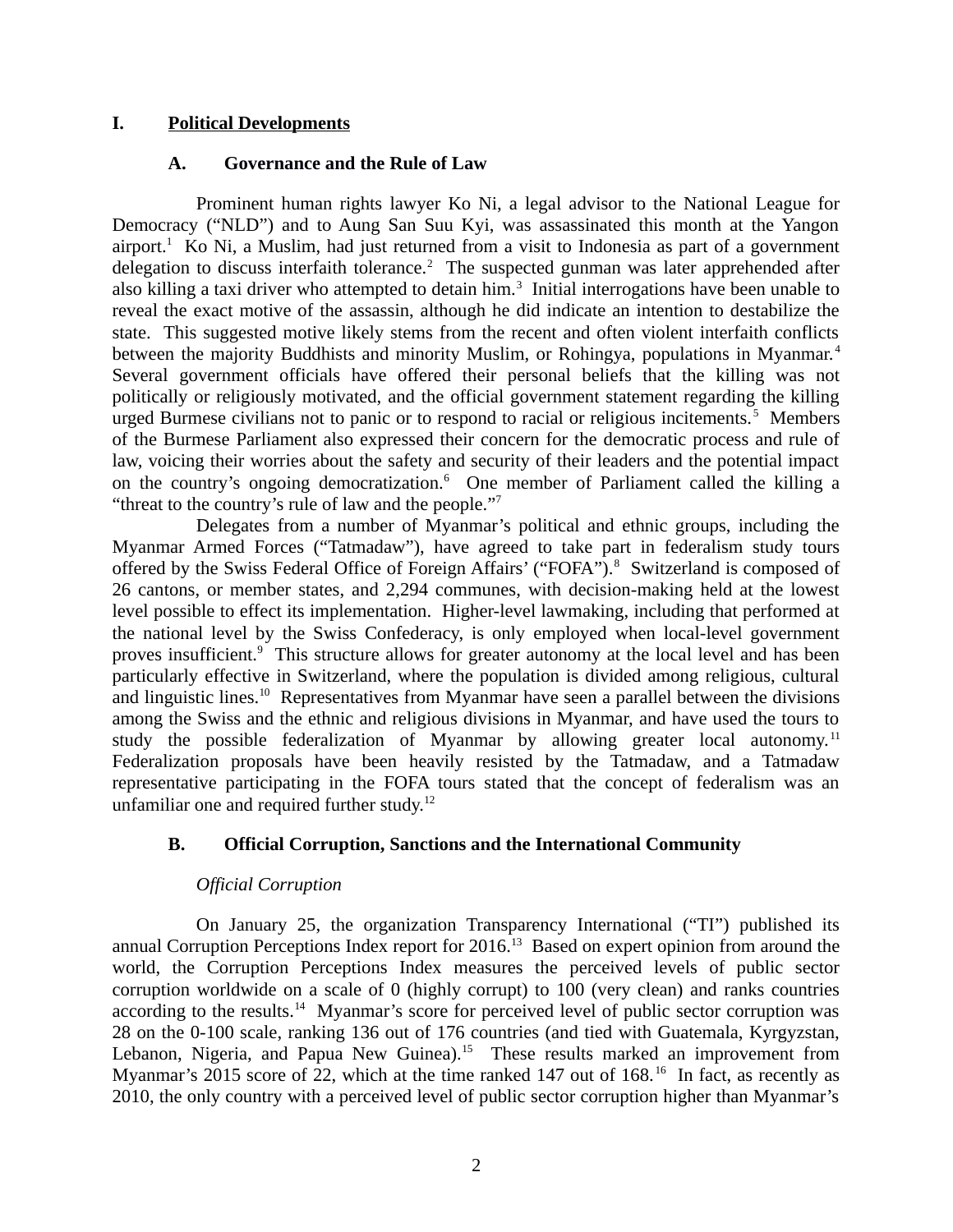was Somalia<sup>17</sup> The TI report noted that the beginning of the NLD's administration "brought" much hope for change with the return to civilian rule. The NLD proposed action to reduce corruption, which is a good step towards committing to fighting corruption." $^{18}$ 

In fact, the NLD government has made combatting corruption one of its major goals.<sup>19</sup> Aung San Suu Kyi has repeatedly warned officials against giving in to the temptations of corruption. In March 2016, she cautioned newly elected lawmakers to root out corruption and avoid endangering the party's credibility with voters. In April 2016, Aung San Suu Kyi banned civil servants from accepting gifts worth more than 25,000 kyat (approximately US\$23) in an effort to stamp out "tea money" incentives.<sup>20</sup> In an interview with Channel NewsAsia in December 2016, Aung San Suu Kyi reassured the public that the country's ministers were not corrupt, but conceded that some of the junior officers in government "are not quite what we would wish them to be."<sup>21</sup> In the interview, Aung San Suu Kyi indicated that the lack of corruption among her ministers was her proudest achievement in office thus far.<sup>22</sup>

The government has demonstrated a recent trend of taking on higher-profile corruption cases.<sup>23</sup> For example, in early January, Myanmar's Anti-Corruption Commission published a statement announcing the impending prosecution of a Magway Region judge who allegedly had taken bribes in exchange for favorable rulings and punished unwilling defendants with harsh sentences.<sup>24</sup> In another recent case, a judge from the Homalin Township in Sagaing Region was sentenced to 10 years' imprisonment for soliciting bribes, and a further 38 judges have been disciplined for misconduct.<sup>25</sup> These cases show an increased willingness to enforce anti-corruption laws against members of Myanmar's judiciary.

# *Sanctions and the International Community*

With uncertainty regarding the policies of the new U.S. administration with respect to Southeast Asia in general and China in particular, the outlook for the relations between the U.S. and Myanmar, as well as between China and Myanmar, remains relatively unclear. Some observers expect the Trump administration to discontinue the development-friendly policies of the Obama administration, which included the lifting of most economic and political sanctions against Myanmar.<sup>26</sup> Many expect that President Trump will be less personally interested in Myanmar than was President Obama, who became the first sitting U.S. president to ever visit Myanmar.<sup>27</sup> Still others expect the new administration to have a "less ideological approach to business" and to enable more U.S. investment in Myanmar where concerns around militarydominated local business partners or allegations of corruption had previously limited such engagement.<sup>28</sup> There is also a possibility that Myanmar might indirectly benefit from the Trump administration through improved relations with China, as China may seek to strengthen its ties with its Southeast Asian neighbors in an effort to counter the more aggressive stance expected from the new US administration, and might thus bring economic traction to its neighbors.<sup>29</sup>

# **II. Civil and Political Rights**

### <span id="page-2-1"></span><span id="page-2-0"></span>**A. Freedom of Speech and Assembly**

In its recently released 2017 World Report, Human Rights Watch criticized the Myanmar government's "continued use of problematic legislation to restrict free speech,"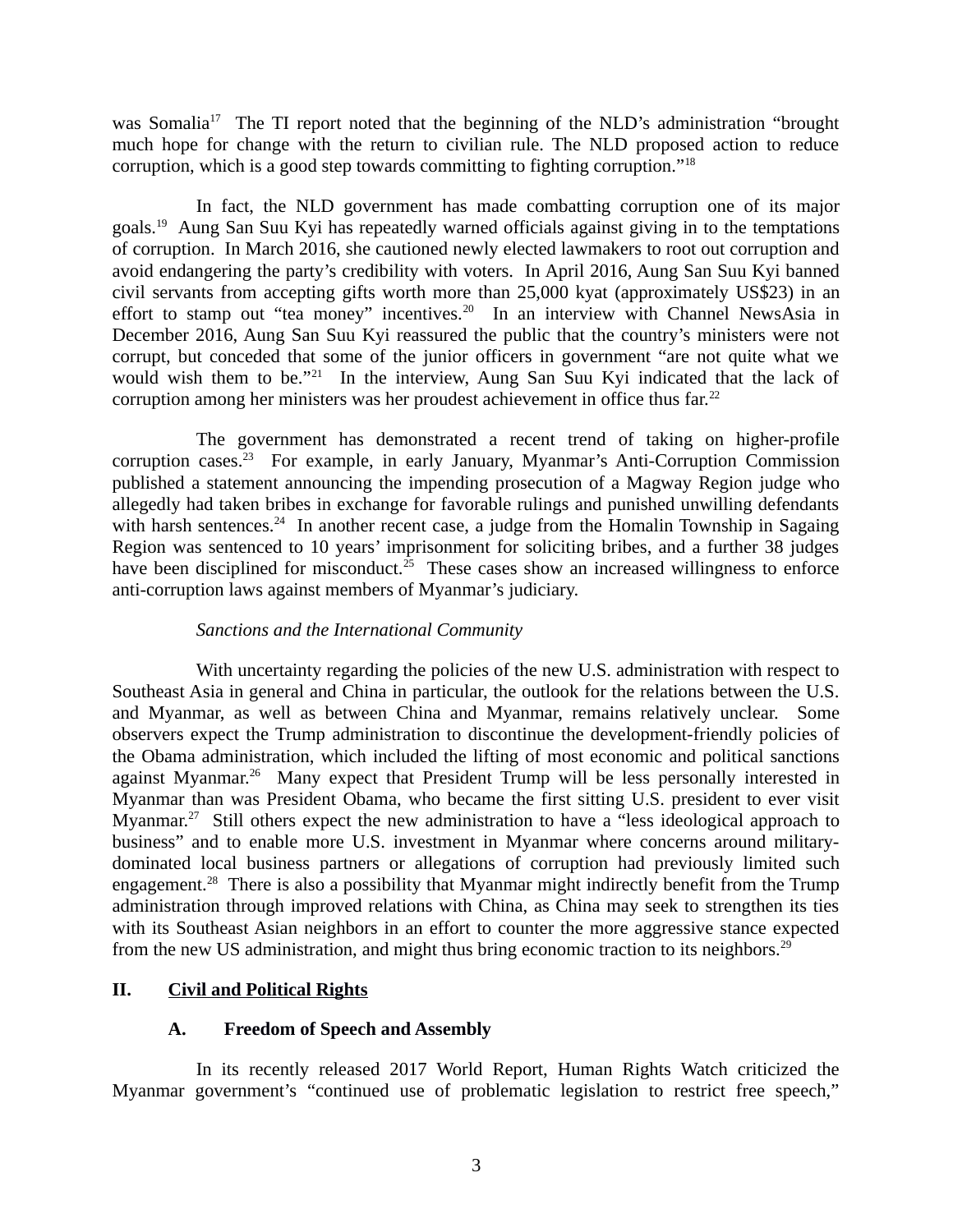commenting on the wide use of both the Unlawful Associations Act (which imposes imprisonment for associating with certain rebel groups) and Section 66(d) of the Telecommunications Act (which is widely used to file defamation charges against critics of the government). $30$ 

Safety for those speaking to the press remains a concern. The Myanmar army has admitted its involvement in the abduction of two Baptist leaders from the Kachin state, almost a month after the pair went missing on December 24, 2016.<sup>31</sup> Their disappearance is reportedly linked to the pair leading journalists to a church damaged by government airstrikes.<sup>32</sup> In an official statement, the military claimed that one of the Baptist leaders, Dumdaw Nawng Lat, provided "information about movements of [the Tatmadaw]…and spread slanderous news and propaganda by having links with outside media in order to mislead the local and international communities*.*" <sup>33</sup> The pair have since been transferred from military to police custody and are expected to be charged under the Unlawful Associations Act.<sup>34</sup>

Following her visit in January 2017, Yanghee Lee, the United Nations Special Rapporteur on Human Rights in Myanmar, highlighted the fear of reprisals for speaking out against rights issues. In her final speech of the visit, Lee commented that "the [government's] message is clear: Do not express yourself. Do not speak your mind if your opinion or position does not fit or support the narrative and agenda of those who have no qualms in how you live or die*.*" 35

Nine students are being sued by the Myanmar army following a student performance of a satirical comedy, which allegedly jeopardized the army's reputation.<sup>36</sup> The courts are expected to hear the case in early February.<sup>37</sup>

# <span id="page-3-1"></span>**B. Freedom of the Press**

Despite an official apology released by Eleven Media Group, prosecutors have continued to proceed in the defamation suit filed against Than Htut Aung, the group's chief executive, and Wai Phyo, the group's chief editor.<sup>38</sup> The executives, charged under section  $66(d)$ of the Telecommunications Act for publishing an article alleging public corruption, were released on bail on January 6, on health grounds, with the next court appearance expected on February 10.<sup>39</sup> Eleven Media is one of the largest non-state media organizations in Myanmar.

After disturbing images allegedly from Rakhine State appeared online, including photos of a drowned child said to have been a Rohingya Muslim fleeing local violence and satellite images of destroyed villages said to have been burnt down by Burmese soldiers, the Myanmar state media has claimed that such images are "fabricated news" and mere propaganda.<sup>40</sup> With non-state journalists continuing to be refused access to the affected areas of the Rakhine State, $41$  the claims of either side remain difficult to verify. In respect of the destroyed villages, Yanghee Lee of the United Nations stated that while she had been "told by the Government officials—as had been reported—that it was the villagers who had burnt down their own houses," she found this argument "quite incredible."<sup>42</sup>

# <span id="page-3-0"></span>**C. Economic and Social Empowerment**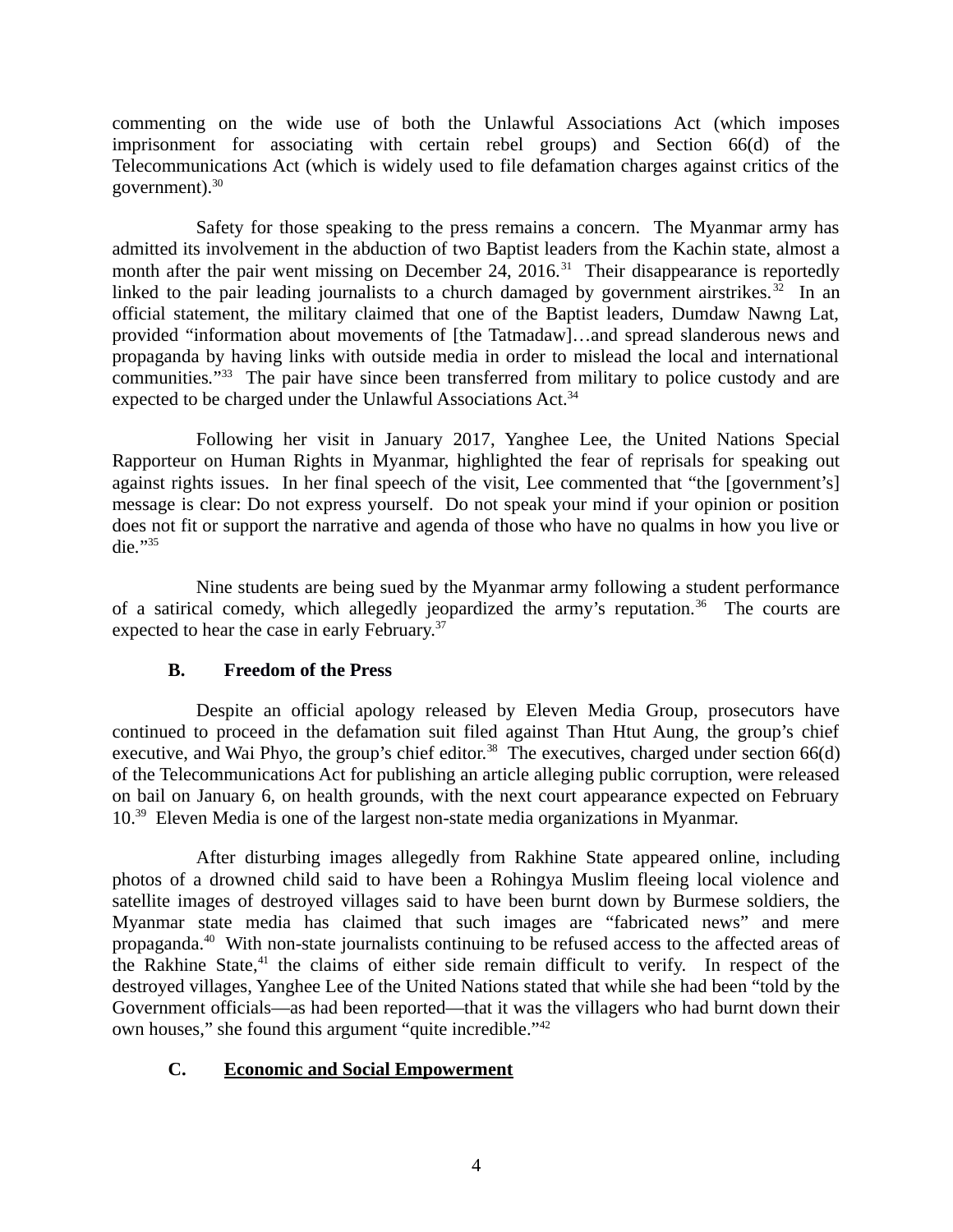Violence against the Rohingya population of Rakhine State continued to escalate in January 2017. The month also saw both progress and further challenges to gender issues in Myanmar, both for women and transgendered people.

On January 8, dozens of Buddhist nationalists marched in Yangon to shut down a service celebrating the birthday of the Prophet Mohammad.<sup>43</sup> Security forces did not intervene to stop the Buddhist nationalists' interference with the service.<sup>44</sup> Kyaw Nyein, the secretary of the Ulama Islam organization, described the situation as a violation of the Muslims' religious freedom, stating: "We have celebrated this festival for my whole life. Now this seems like an attack on freedom of religion…The monks tried to stop the ceremony without saying what we had done wrong."<sup>45</sup>

On January 10, Yanghee Lee, the United Nations Special Rapporteur on Human Rights in Myanmar, was prevented from visiting the towns of Laiza and Hpakant in Kachin state, as the government cited security concerns in the violence-ridden region.<sup>46</sup> On January 13, the Lee arrived in Rakhine State instead, she began her three-day visit in the region, part of a larger 12-day visit (her fifth in this role) to Myanmar at the invitation of the government.<sup>47</sup> During her stay in Rakhine, she visited an enclave in Sittwe where 4,000 Rohingya are confined.<sup>48</sup> On February 3, the United Nations OHCHR mission to Bangladesh published a Flash Report of the interviews with Rohingyas that had fled from Myanmar since October 9, 2016. $49$  The report included widespread accounts of violence against the Rohingya by the Tatmadaw, including systematic beatings, killings (including by burning and knife), and gang rape and other sexual assault. "These horrific attacks on Rohingya women and girls by security forces add a new and brutal chapter to the Burmese military's long and sickening history of sexual violence against women," said the group's senior emergencies researcher, Priyanka Motaparthy. "Military and police commanders should be held responsible for these crimes if they did not do everything in their power to stop them or punish those involved."<sup>50</sup>

During the week of January 23, Upper House parliamentarian Mya Thaung advocated for an amendment to Myanmar's Race and Religion Protection laws that promotes the prevention of violence against women.<sup>51</sup> Lawmakers have apparently agreed with the position of women's rights activists that the original purpose of the Race and Religion Protection laws was not to shield women from abuse.<sup>52</sup> Because of the lack of adequate protection in existing laws, these women's rights activists are pushing for greater protections for women in a proposed comprehensive anti-violence bill, and negotiations seem to be making positive progress. $53$ 

The country still has progress to make on other gender-related issues as well. On January 19, Myo Ko Ko San, a Mandalay-based, transgender beauty-pageant contestant with a large social media following, was arrested in the Yangon International Airport upon her return from Thailand.<sup>54</sup> Movie star Wut Hmone Shwe Yee filed charges against Myo Ko Ko San under section 66(d) of the Telecommunications Law, alleging that a popular gossip blog administered by Myo Ko Ko San had defamed her with accusations of nepotistic collusion, promiscuous behavior and an insulting analysis of a gap between her teeth.<sup>55</sup> Myo Ko Ko San denies running the blog, and the author of the articles has continued posting since Myo Ko Ko San's arrest. <sup>56</sup> Police officers in Yankin township confirmed that Myo Ko Ko San would be held in jail until January 31 while technical investigations took place. She was initially placed in the men's ward, due to her gender at birth, but she was transferred to an empty cell in the women's ward after she filed a formal request, where she will be able to remain as long as the ward remains empty of other female detainees.<sup>57</sup>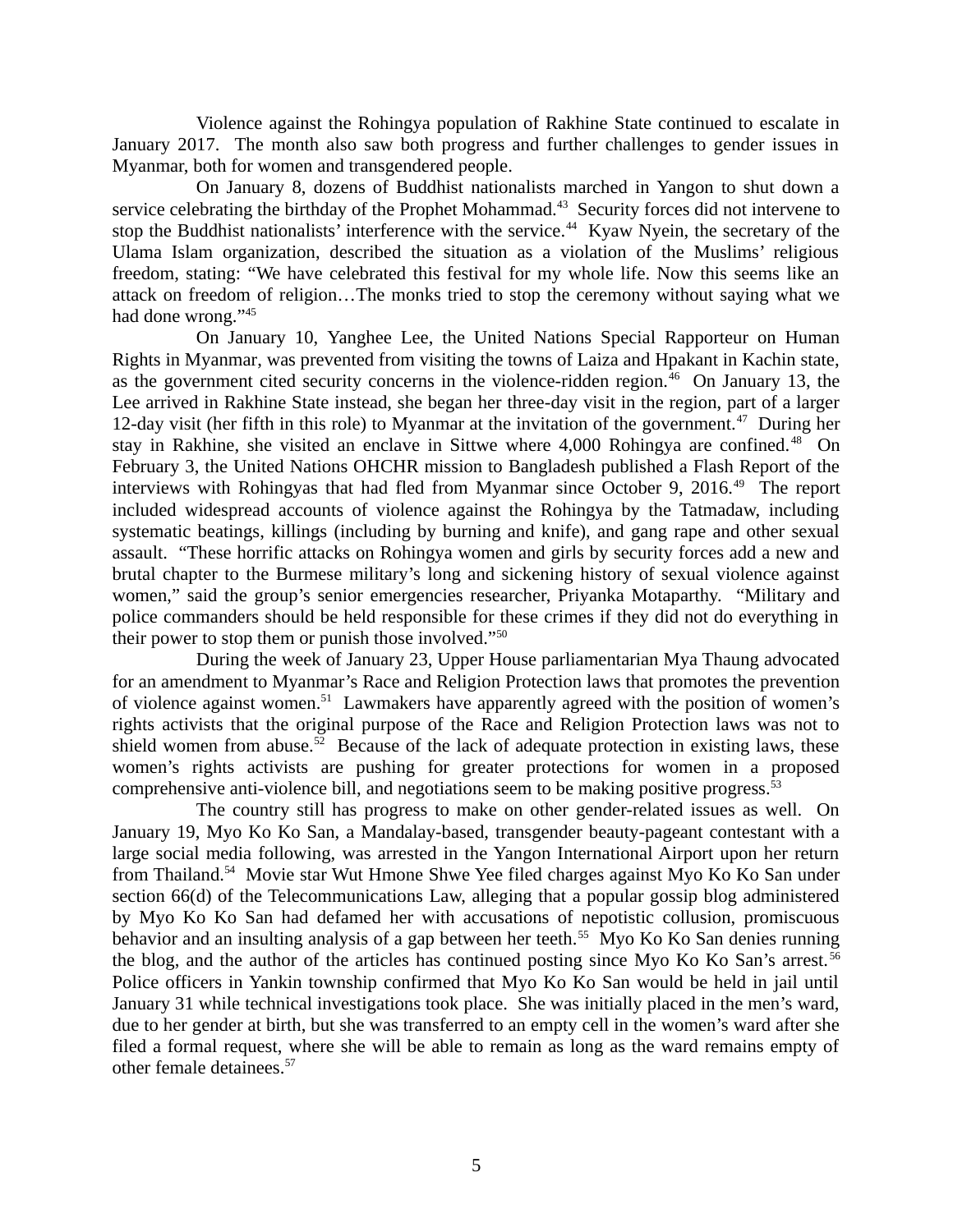#### **III. Economic Development**

#### <span id="page-5-2"></span><span id="page-5-1"></span>**A. Legal Framework and Foreign Investment**

On January 20, two new companies started trading securities on the Yangon Stock Exchange ("YSE"): Amara Investment Securities Co., Ltd. ("AIS")<sup>58</sup> and First Private Bank ("FPB").<sup>59</sup> With the addition of the two new companies, the YSE now has five listed companies, including AIS, FPB, First Myanmar Investment, Myanmar Thilawa SEZ Holdings, and Myanmar Citizens Bank. According to a YSE manager, the Securities and Exchange Commission of Myanmar is testing online trading capabilities for stocks listed on the  $YSE$ .<sup>60</sup>

A delegation of Burmese officials from the Myanmar Investment Commission, the Ministry of Construction, the Ministry of Transport and Communications, and the Ministry of Energy and Electricity visited Seoul, South Korea to participate in the "Investment and Business Environment Seminar on Myanmar." The Burmese officials presented the country's business environment and held one-on-one meetings with multiple representatives of South Korean companies to encourage South Korean investment in Myanmar.<sup>61</sup>

According to the World Bank's "Global Economic Prospects" report, Myanmar's economic growth may be slowing down. Economic growth in 2016 was estimated to be 6.5%, with the final annual growth figure approximately 1.3% lower than the annualized forecast from June  $2016<sup>62</sup>$  The World Bank attributes the decline in growth rate to the sluggish real estate market and slower-than-expected export expansion. Seiichiro Sato, a Myanmar-based economist, has expressed his opinion that decreased foreign investment is the main cause of the slowdown. Sato believes that the decreased foreign investment, in turn, was attributable to the disbanding of the Myanmar Investment Commission ("MIC") in March 2016 when the NLD administration came into power, followed by the three-month failure to reinstitute the MIC. $^{63}$  In addition, as of January 1, 2017, foreign investment applications are subject to new laws for which the regulations are still being drafted.<sup>64</sup> In particular, the new Myanmar Investment Law is unclear as to the role of the MIC in approving the use of land for investment purposes. Under existing Burmese laws, land is [classified into several different categories,](http://www.mmtimes.com/index.php/national-news/nay-pyi-taw/23986-parliamentary-commission-advises-overhaul-of-national-land-use-policy.html) with only certain categories of land being legally transferable. The MIC only issues investment permits for the purchase of land in a category that may be legally transferred. While it is possible to convert land from a non-transferable category to a transferable category, the conversion process is typically long and burdensome, leaving investors wary of the land purchase process.<sup>65</sup>

Although foreign investors still see the country as a promising place for infrastructure investment and production, many are waiting to launch new projects because of the uncertain economic policies.<sup>66</sup> In a welcome development for many investors, Myanmar is expected to adopt a number of revisions to its corporate laws in the coming months. The revisions are expected to allow foreign businesses to join the Yangon Stock Exchange<sup>67</sup> and to hold stakes in existing domestic companies.<sup>68</sup> Suggested amendments to the Myanmar Companies Act have been submitted for discussion in the upcoming Union Parliament sessions.<sup>69</sup>

### <span id="page-5-0"></span>**B. Infrastructure and Major Projects**

In its "Global Economic Prospects" report described above, the World Bank noted that gas production within Myanmar dropped sharply in 2016, and that the construction industry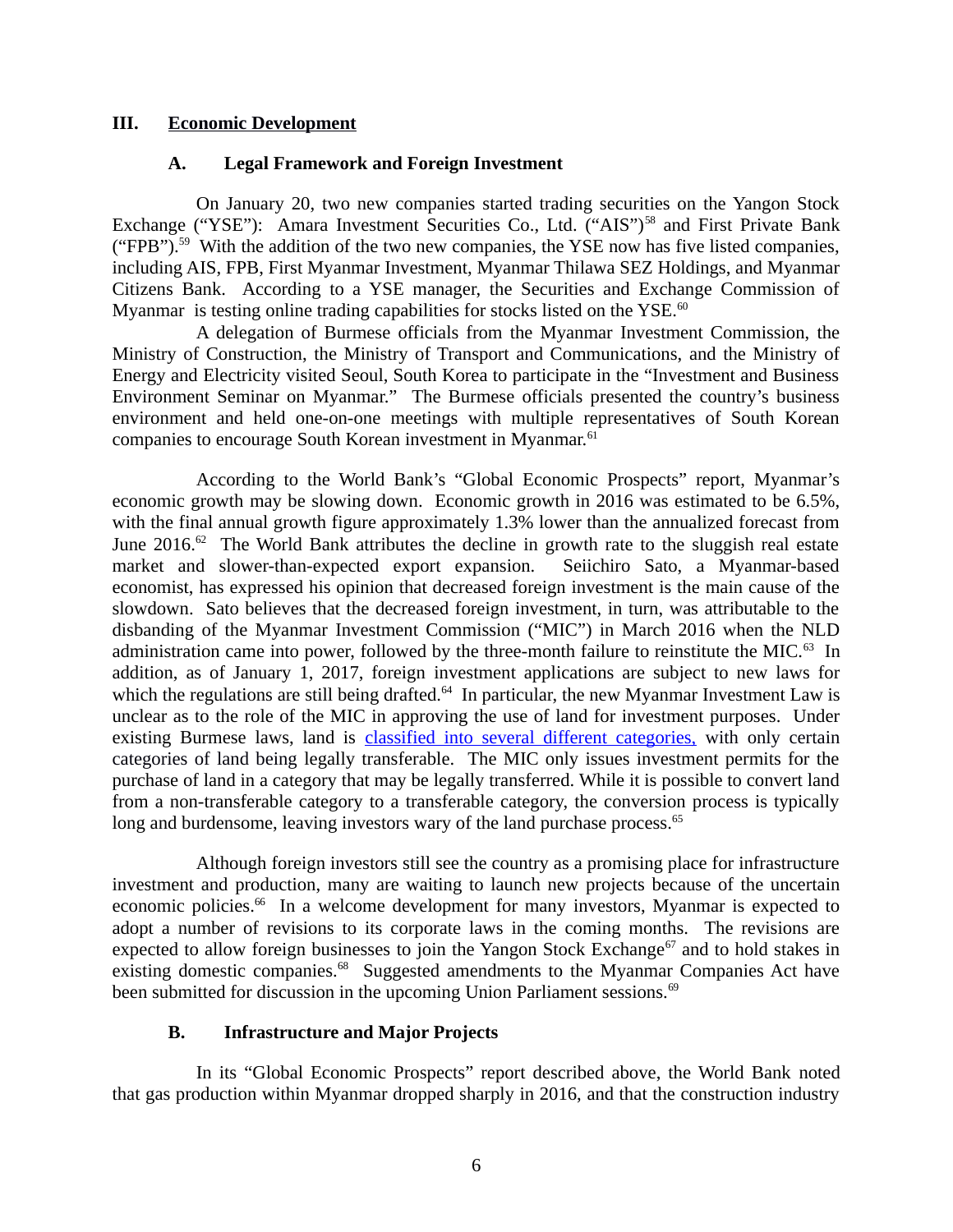and agricultural sector were both sluggish. Despite these setbacks, the World Bank still predicts that Myanmar's economy will continue to grow in 2017, especially in light of its prediction of increased public and private investment in Burmese infrastructure and manufacturing.<sup>70</sup> The World Bank noted in its report that Myanmar's government has made efforts to stimulate economic growth, such as amending its budget to protect priority areas such as education, health, and agriculture and attempting to establish a transparent economic policy.

In considering factors that may contribute to Myanmar's economic growth, an expert symposium held on January 12 credited the liberalization of Myanmar's telecommunications industry as contributing to the growth of the country's economy.<sup>71</sup> Myanmar's telecommunications sector is one of the leading sectors for foreign direct investment in Myanmar, and over the next 15 years it is estimated that 250,000 job opportunities will be created as a result of growth in the industry. At the symposium, representatives from the telecommunications industry recommended to the government of Myanmar that it should adopt simplified pro-investment policies to ensure the continued growth of the industry.<sup>72</sup> The representatives stressed that they need support from the government in order to maintain the momentum in the telecommunications sector.

The NLD government continues to develop policies in its effort to promote the growth of various industries. Seeking to tap into Myanmar's potential for economic growth, the government in a few months will begin to roll out implementing regulations for a new investment law designed to stimulate and streamline domestic and foreign investment, increase investor protections, and ultimately create jobs and help diversify Myanmar's economy, which is still heavily concentrated in agriculture and extractive industries.<sup>73</sup> The administration had worked with a team from the World Bank and consulted with private sector representatives in drafting the investment law, and allowed interested parties to comment on the law.<sup>74</sup> The introduction of this consultation process represents an important step toward transparency and public-private sector cooperation in Myanmar. Thura Ko Ko, a leading business advisor and investment fund manager in Myanmar, said the new law will help the country progress towards streamlining investment procedures and promoting equitable treatment between local and foreign investors.<sup>75</sup>

Recently, the Ministry of Agriculture has begun to collaborate with private firms to help farmers purchase machinery using installment financing.<sup>76</sup> Farmers in Myanmar have been coping with climate change that is altering planting and harvesting times, but a lack of labor and animals has made it difficult for them to respond quickly to these changes without appropriate equipment and machinery. Purchasing this equipment, however, is typically more expensive than using hired labor, and often requires significant upfront payments. The Ministry of Agriculture has therefore sought to enable farmers to purchase tractors with just a 10% down payment.<sup>77</sup> Government authorities are monitoring the program for potential issues that might arise between firms and the farmers, but if the Ministry views the program as successful for the purchase of tractors, it plans to make other types of farm equipment available to farmers with a similarly small down payment. $78$ 

### <span id="page-6-0"></span>**C. Land Seizures**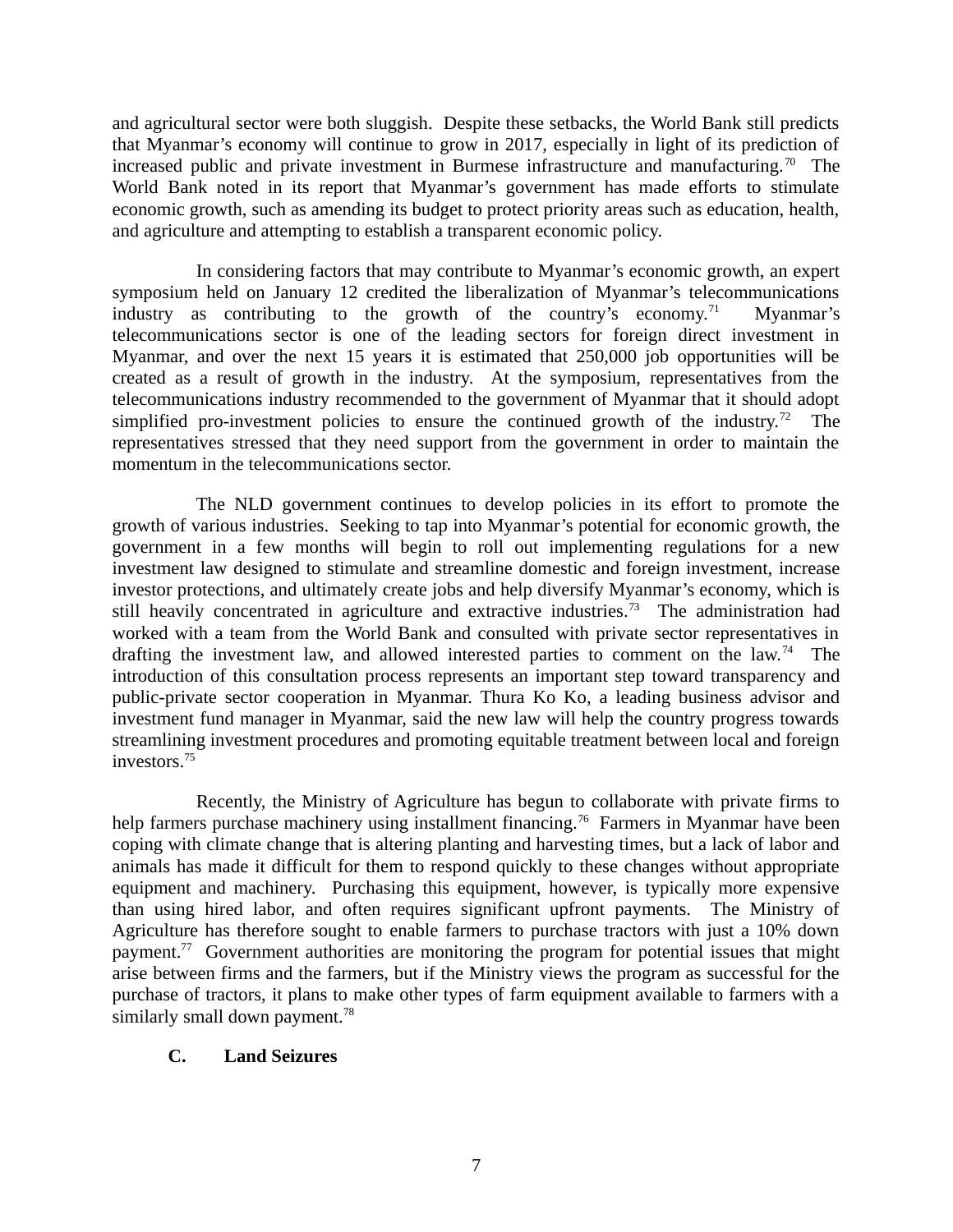In Yangon, disputes continued between street vendors and the municipal authorities.<sup>79</sup> Under new legislation, roadside vendors are banned from eleven of the capital's busiest streets in an effort to ease traffic.<sup>80</sup> Certain vendors have been offered spaces in the new night markets, but many of those who were not offered places continue to sell their wares by the roadside. <sup>81</sup> As one means of enforcing the new law, the municipal authorities have started regular inspections which have reportedly begun to resemble chaotic raids. As uniformed officials approached street vendors, the vendors shriek in warning and attempt to hide their wares. $82$  Certain vendors were given space in a new night market, but they have reported low sales, overcrowding and costly fees for water, electricity and rental space. <sup>83</sup> In mid-January, approximately 30 vendors staged a protest march, demanding a meeting with representatives of the municipal government and NLD.<sup>84</sup> However, local government officials indicated that protesting would not change their approach, insisting that they would "continue to conduct the inspections until the reality sinks in."<sup>85</sup>

Also in Yangon, factory owners are claiming that farmers are trespassing, "squatting at factories and asking for money by force."<sup>86</sup> The factory owners purchased the land from the government, which had confiscated land from farmers to create the industrial zones and reportedly gave the farmers compensation in line with the existing rules and regulations. $87$  In Shwe Lin Pan industrial zone, seven factories reported problems with farmers trespassing and demanding compensation.<sup>88</sup> Two of these seven owners have acquiesced to the farmer's demands.<sup>89</sup> One factory owner explained that the farmers "built two shanties blocking the factory," which meant that the factory couldn't run and that they viewed paying off the farmers as the only viable solution. $90$ 

In Mandalay, both farmers and companies were involved in disputes with governmental authorities in January. One group of farmers continued their protest against gold miners who have allegedly encroached on their land. $91$  Since January 14, these farmers have staged a sit-in protest outside of government offices.<sup>92</sup> They hope that the protests will encourage the relevant government authorities to take notice of their case and scrutinize the permits for gold excavation.<sup>93</sup> The farmers are also asking that mining activities be suspended until a thorough investigation is conducted. $94$  In a separate incident, 21 farmers were arrested in Mandalay as a result of protests over land seizures, and later released on bail.<sup>95</sup> The farmers reportedly have been cultivating the land at issue for over 40 years and were given inadequate compensation when the military seized the land in 2001.<sup>96</sup> Meanwhile, companies granted plots of land in Mandalay are being told to "use it or lose it."<sup>97</sup> Companies granted the plots were told that they should start building within 10 months and that the city will "take action" against them if they do not begin productive use of the land by that time.  $98$ 

Police have brought a case against 32 villagers evicted from their homes to make space for a nature conservation area in Kawlin Township, Sagaing Region, under a 1994 protection of wildlife law.<sup>99</sup> The villagers are accused of breaking into the wildlife reserve, which, according to police, could have damaged wildlife habitats.<sup>100</sup>

In Rakhine State, farmers are threatening to sue a Chinese state-owned oil refinery unless they can reach a compromise over crops allegedly destroyed by the project.<sup>101</sup> The project began in 2010 and covered the farmers' property in mud, destroying their crops.<sup>102</sup> The company building the pipeline offered farmers yearly crop compensation between 2011 and 2014, before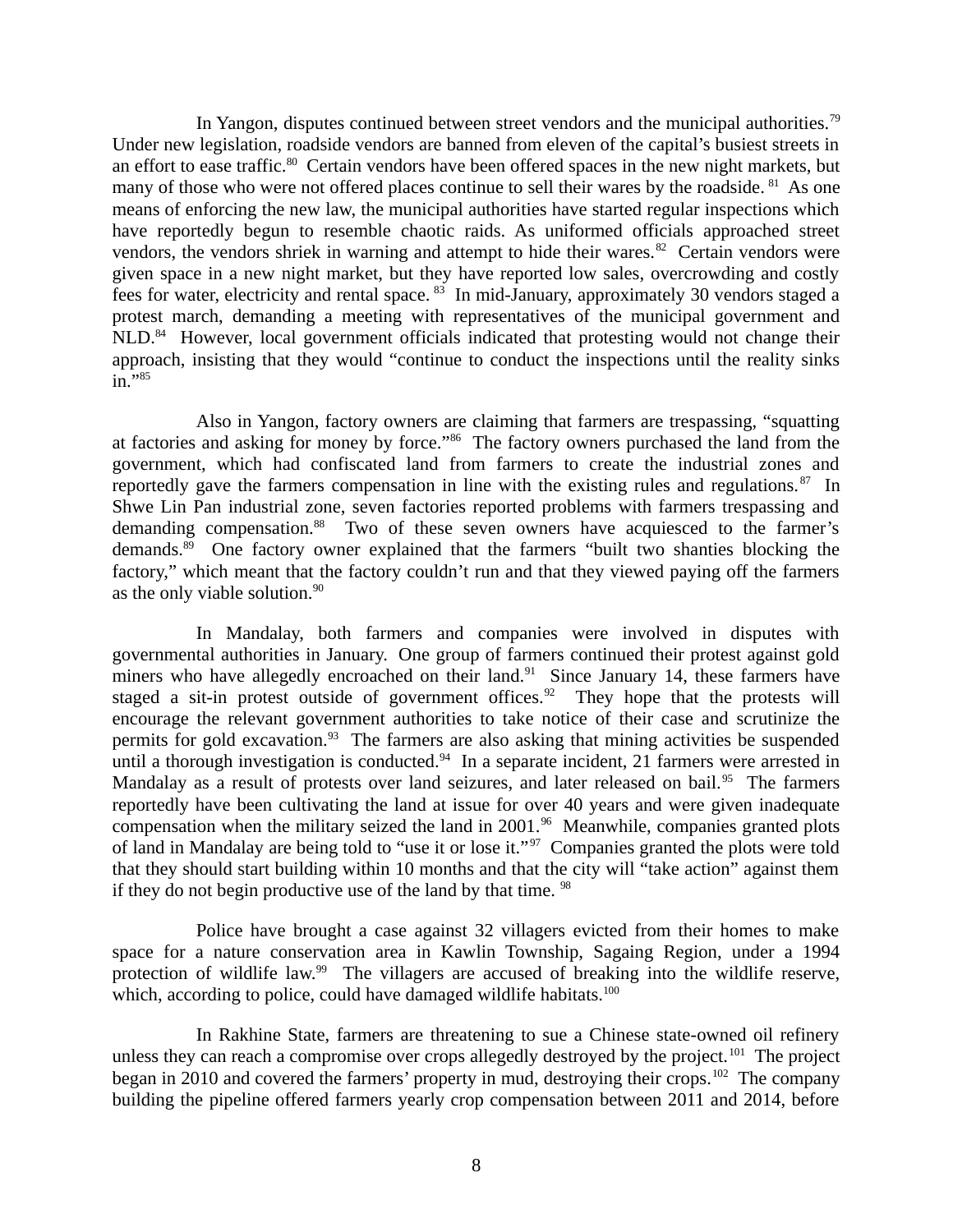offering a lump sum of five times the annual payment in 2016. <sup>103</sup> Approximately half the farmers accepted the lump sum.  $104$  The other half demanded restitution of their land to its original condition so that they could "resume cultivation." <sup>105</sup> In 2016, the farmers staged three protests demanding that their land be restored to its original state. Despite various agreements with the company, the company have yet to do so.<sup>106</sup> The farmers have threatened to sue the company, which has asked for third-party mediation in order to broker a solution to the current impasse.<sup>107</sup>

### **IV. Peace Talks and Ethnic Violence**

### <span id="page-8-2"></span><span id="page-8-1"></span>**A. Ethnic Violence**

Fighting in Kachin state between the Tatmadaw and the Northern Alliance continued this month, while the National Reconciliation and Peace Center has been trying to intervene by proposing an informal dialogue.<sup>108</sup> The fighting has left thousands homeless, with the U.N. Office for the Coordination of Humanitarian Affairs ("OCHA") estimating that there are approximately 87,000 Internally Displaced Persons ("IDP") in 142 camps in Kachin state.<sup>109</sup> The Tatmadaw has been accused of targeting IDPs.<sup>110</sup> IDPs who tried to cross the border into China in order to escape the fighting were ordered by Chinese police to return to Myanmar.<sup>111</sup> According to a December report by the U.N. OCHA, approximately 218,000 people are being sheltered in temporary camps in Rakhine, Kachin and Shan states.<sup>112</sup>

After clashes broke out in the Tanintharyi region on January 11, the Karen National Liberation Army ("KNLA") and the Mon National Liberation Army ("MNLA") have agreed to a ceasefire.<sup>113</sup> The negotiations were mediated by the regional government.<sup>114</sup> The two groups have fought sporadically since September last year due to an ongoing territorial feud.<sup>115</sup> The KNLA is a signatory to the nationwide ceasefire agreement ("NCA"), while the MNLA has signed a bilateral ceasefire agreement with the government.<sup>116</sup>

In Shan state, the Tatmadaw demanded that Shan State Army-North ("SSA-N") soldiers withdraw from one of their bases to make way for a new road.<sup>117</sup> The SSA-N refused as they suspect that the Tatmadaw intends to use the road for future military offensives.<sup>118</sup> The SSA-N is not a signatory to the NCA, but they did sign a bilateral ceasefire with the government in 2012.<sup>119</sup> Even so, clashes between the Tatmadaw and the SSA-N continue.<sup>120</sup> The SSA-N also this month denied a Tatmadaw report that it attacked troops and police destroying poppy fields in Shan state. $121$ 

# <span id="page-8-0"></span>**B. Peace Talks**

State counsellor Aung San Suu Kyi officially opened the National Reconciliation and Peace Center in Nay Pyi Taw on January 1, almost six months after it was formed.<sup>122</sup> At a meeting with youth groups the same day, Aung San Suu Kyi reiterated that the peace process was the government's top priority and pleaded for cooperation and assistance in the effort to achieve the goal of peace in Myanmar this year.<sup>123</sup> Analysts remain skeptical due to the fact that Aung San Suu Kyi's reconciliation policy has yet to gain general acceptance, partly because many feel it favors the Tatmadaw.<sup>124</sup>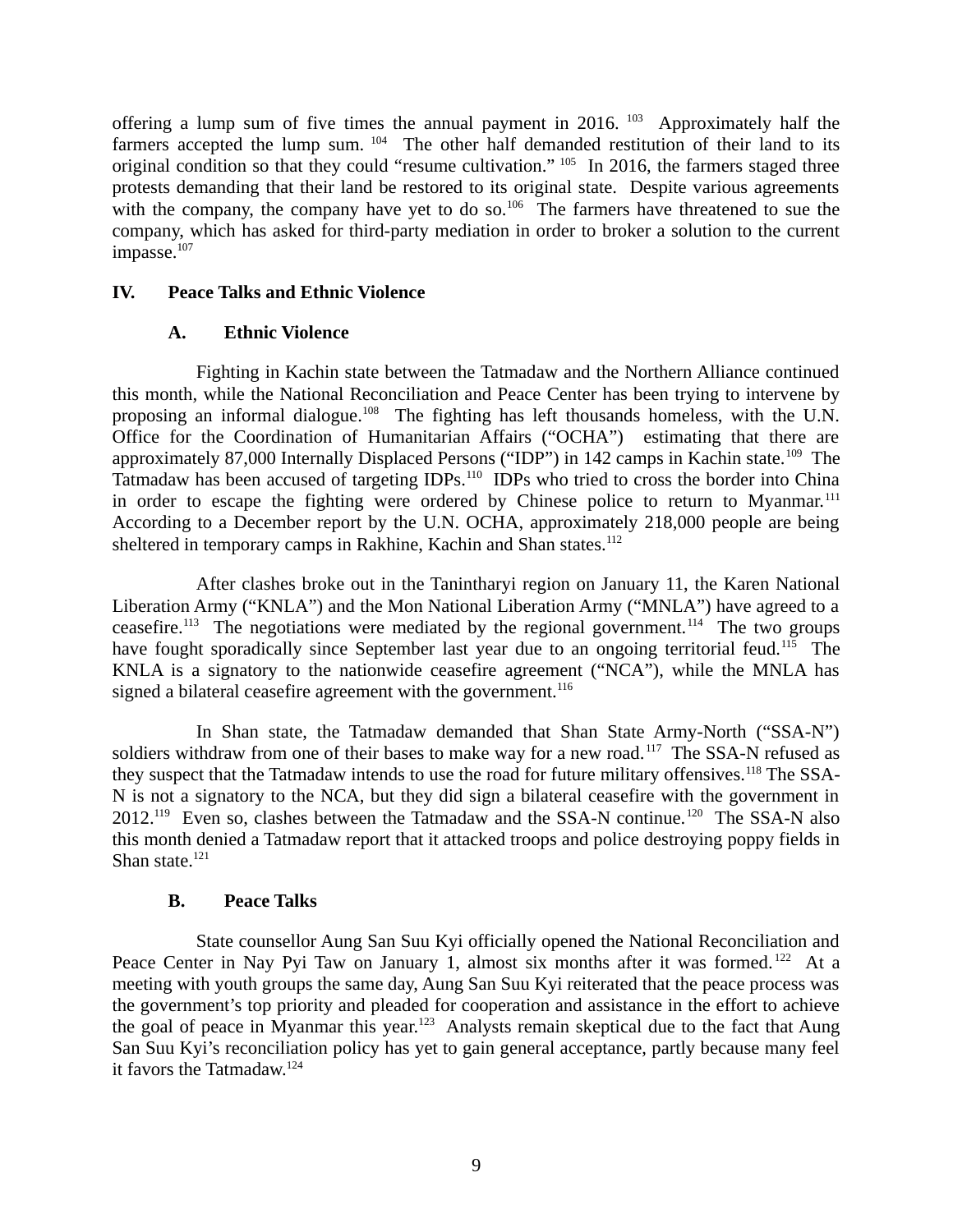Within two weeks of the government calling on the public to donate to the National Reconciliation and Peace Center's Peace Fund, Burmese business leaders had already contributed more than 11 billion kyat (approximately USD\$8 million).<sup>125</sup> In addition, the NLD had announced last year that in order to collect funds for the Peace Fund, members of Parliament would be asked to forego 25% of their 1 million kyat monthly salary. In January, the NLD announced that 200 million kyat (approximately USD\$150,000) had been raised through these salary deductions, and has been earmarked for the peace process.<sup>126</sup> Up to now, the government has been using the national budget for peace-related projects, despite the availability of foreign aid.<sup>127</sup> The aim of the Peace Fund is to coordinate and manage the donations and foreign aid received.<sup>128</sup>

The Peace Process Steering Team ("PPST"), a committee representing the eight ethnic armed groups party to the NCA, met with Aung San Suu Kyi and Senior General Min Aung Hlaing separately in Nay Pyi Taw on January 23 in an attempt to find solutions to the ongoing conflict in Kachin and Shan states and to accelerate the country's beleaguered peace process. $^{129}$ 

In a speech after the meetings, General Saw Mutu Say Pow, chief of the Karen National Union and leader of the PPST, condemned recent military operations in Northern Myanmar as hindering the peace process and harming the Tatmadaw's reputation within the various ethnic communities.<sup>130</sup> He, along with many other activists and politicians, has urged the government and the Tatmadaw to allow non-signatory groups to participate in the peace process.<sup>131</sup> The Ta'ang National Liberation Army ("TNLA"), a non-signatory group and member of the Northern Alliance, has echoed the call for inclusion and stated that it is willing to stop all military offensives in order to begin political dialogue with the government.<sup>132</sup> The TNLA attacked two Tatmadaw bases in Shan state on January  $10.^{133}$ 

The government has made signature of the NCA a precondition to participation in the peace process.<sup>134</sup> However, no additional groups have signed the NCA since it was signed in October 2015.<sup>135</sup> The Tatmadaw leader urged parties to adhere to the provisions of the NCA, which only provide for participation by signatory groups, but has agreed to make overtures to the non-signatory groups.<sup>136</sup> Aung San Suu Kyi has also pledged to make the peace process a more inclusive affair.<sup>137</sup> That said, an advisor to the government's peace commission reiterated the official line that any group would be required to sign the NCA in order to attend the second  $21^{st}$ -Century Panglong Conference, which is scheduled to take place in February.<sup>138</sup>

Many analysts predict that the government's reluctance to include all groups in the upcoming conference undermines any chance for success.<sup>139</sup> Activists argue that ongoing offensives by the Tatmadaw against non-signatory groups, including the Kachin Independence Army ("KIA"), are only driving these groups further away from signing the NCA.<sup>140</sup> The Tatmadaw seized four more bases from the KIA this month, after taking two strategic outposts in December.<sup>141</sup> The Ministry of Defense has accused the KIA of initiating the current conflict and using IDPs as human shields. $142$ 

The United Nationalities Federal Council ("UNFC"), a coalition of non-signatory groups, reiterated that it will only join the upcoming peace conference if all seven of its member groups are invited as full participants, not merely as observers.<sup>143</sup> The UNFC members rejected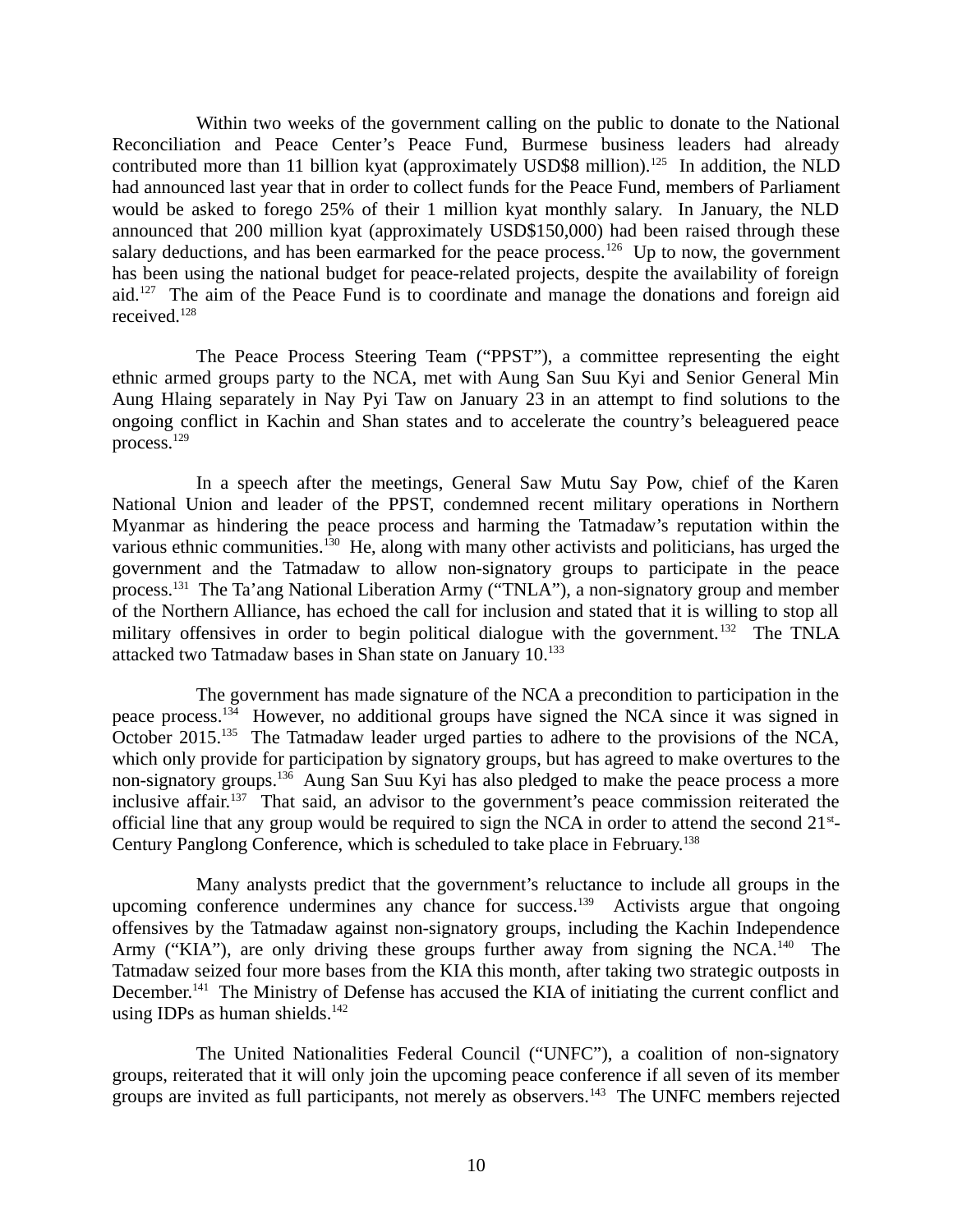an invitation to observe the first ever Union Peace Conference, held in January 2016, but did attend the first  $21<sup>st</sup>$ -Century Panglong Conference in September 2016, despite not signing the NCA.<sup>144</sup> The UNFC issued a list of nine preconditions to their signature of the NCA, including the announcement of a ceasefire by the government and Tatmadaw.<sup>145</sup> The UNFC has said, however, that it will take part in the government's roadmap for national peace, which includes the amendment of the political dialogue framework, the convening of the second Panglong Conference, and the signing of an agreement based on the results of the conferences.<sup>146</sup>

The UNFC delegation for political negotiation met with the government's Peace Commission to hold informal talks in Chiang Mai, Thailand on January  $13.^{147}$  The government hoped to convince the UNFC groups to sign the NCA and thereby become eligible to join the second Panglong Conference.<sup>148</sup> After unsuccessful discussions, the two delegations planned to meet again before the end of January, but the second meeting never materialized.<sup>149</sup>

In addition to negotiations with the UNFC, the government is also negotiating with the Northern Alliance.<sup>150</sup> This month, the Northern Alliance reiterated requests to hold peace talks with the government, following their meeting with China's Special Envoy of Asian Affairs.<sup>151</sup> Informal talks between the government and the Northern Alliance have stalled as a result of repeated requests by the Northern Alliance for the United Wa State Army ("UWSA") to join their meetings.<sup>152</sup> The UWSA's political wing, the United Wa State Party, is holding elections for the first time since 1992, raising the prospect of instability in a group that political activists believe is essential to the peace process.<sup>153</sup>

After the Northern Alliance asked China to provide witnesses to peace talks with the Tatmadaw, Senior General Min Aung Hlaing emphasized the importance of participating in peace talks without "international pressure" while meeting with China's Ministry of Foreign Affairs.<sup>154</sup>

The national-level political dialogues envisioned by the NCA, which are meant to serve as the basis for legislative and constitutional amendments as the country adopts a federal system, commenced this month, with the first being held in Kayin state.<sup>155</sup> At that meeting, ethnic group leaders suggested that every significant minority group should be given its own autonomous territory, with the legislatures at the Union and state levels providing checks and balances.<sup>156</sup> Prior to the dialogue, the government held public consultations in order to obtain public views on political and economic issues, as well as environmental issues.<sup>157</sup> A second national-level dialogue was held in the Tanintharyi Region.<sup>158</sup> The Union Peace Dialogue Joint Committee has approved three more national-level dialogues, which are scheduled to take place before the second Panglong Conference in late February.<sup>159</sup>

As participants prepare for the second Panglong Conference, civil society organizations are at odds with the government on the location, content and financing of the conference.<sup>160</sup> The organizations are questioning the government's decision to hold the conference in the capital, being the seat of the government, and the perceived restriction on the matters to be discussed.<sup>161</sup>

Representatives from 79 civil society organizations held a conference this month urging the Tatmadaw to cease military offensives against non-signatories of the NCA and to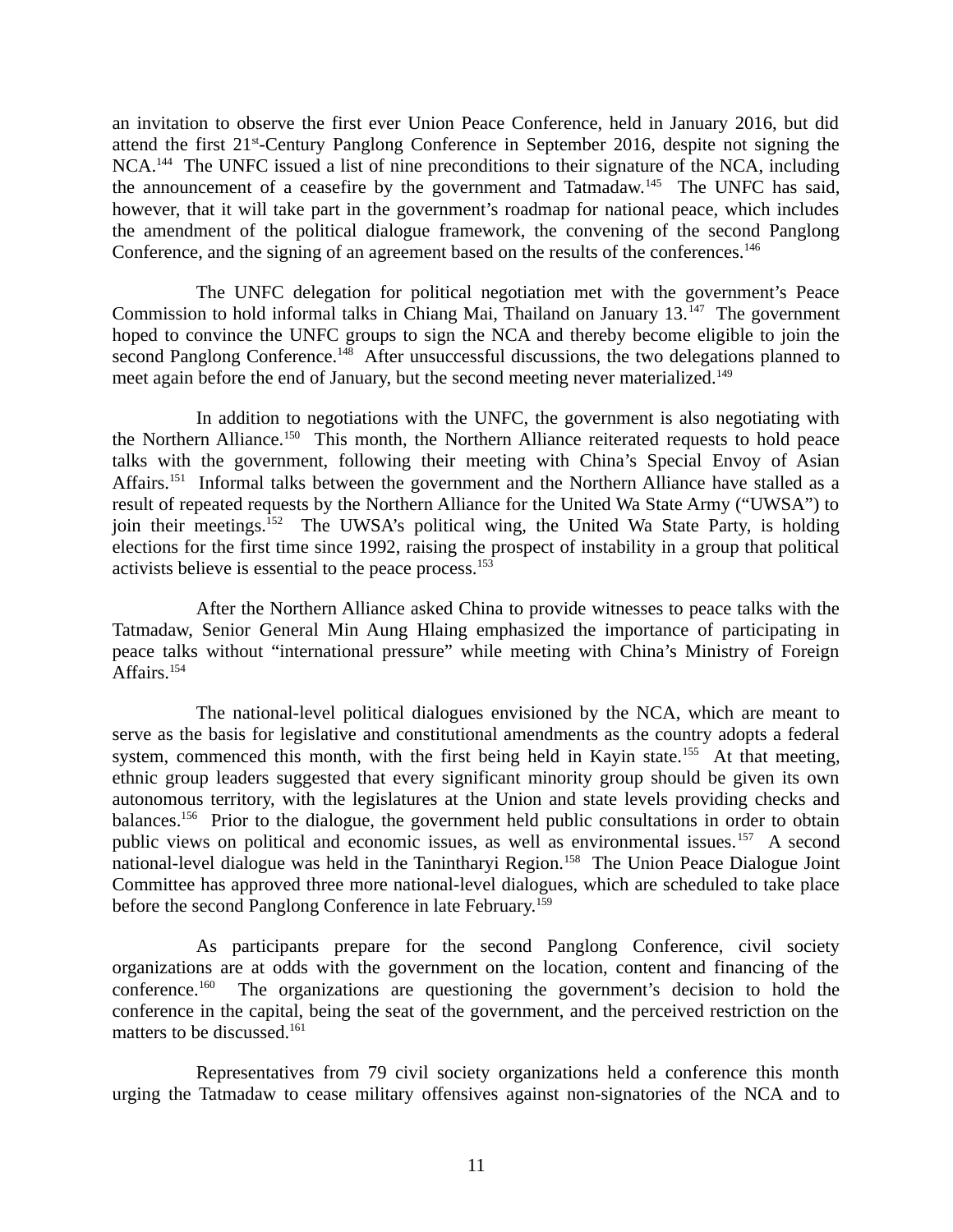include all stakeholders in the peace process. <sup>162</sup> The organizations, as well as local and international aid agencies, have also called on the government to urgently provide support for IDPs in Kachin and northern Shan states.<sup>163</sup> Meanwhile, local MPs in northern Shan state have called for donations to help shelter IDPs.<sup>164</sup>

Meanwhile, Myanmar's president has been criticized for honoring government troops with awards for bravery in conflict with ethnic armed groups while the government is engaging in a peace process with those very groups.<sup>165</sup> At the same ceremony, Senior General Min Aung Hlaing reiterated the need for military means to achieve peace due to what he described as the ethnic armed groups' "narrow-minded" approach to the peace process by stirring up conflict to achieve their goals.<sup>166</sup>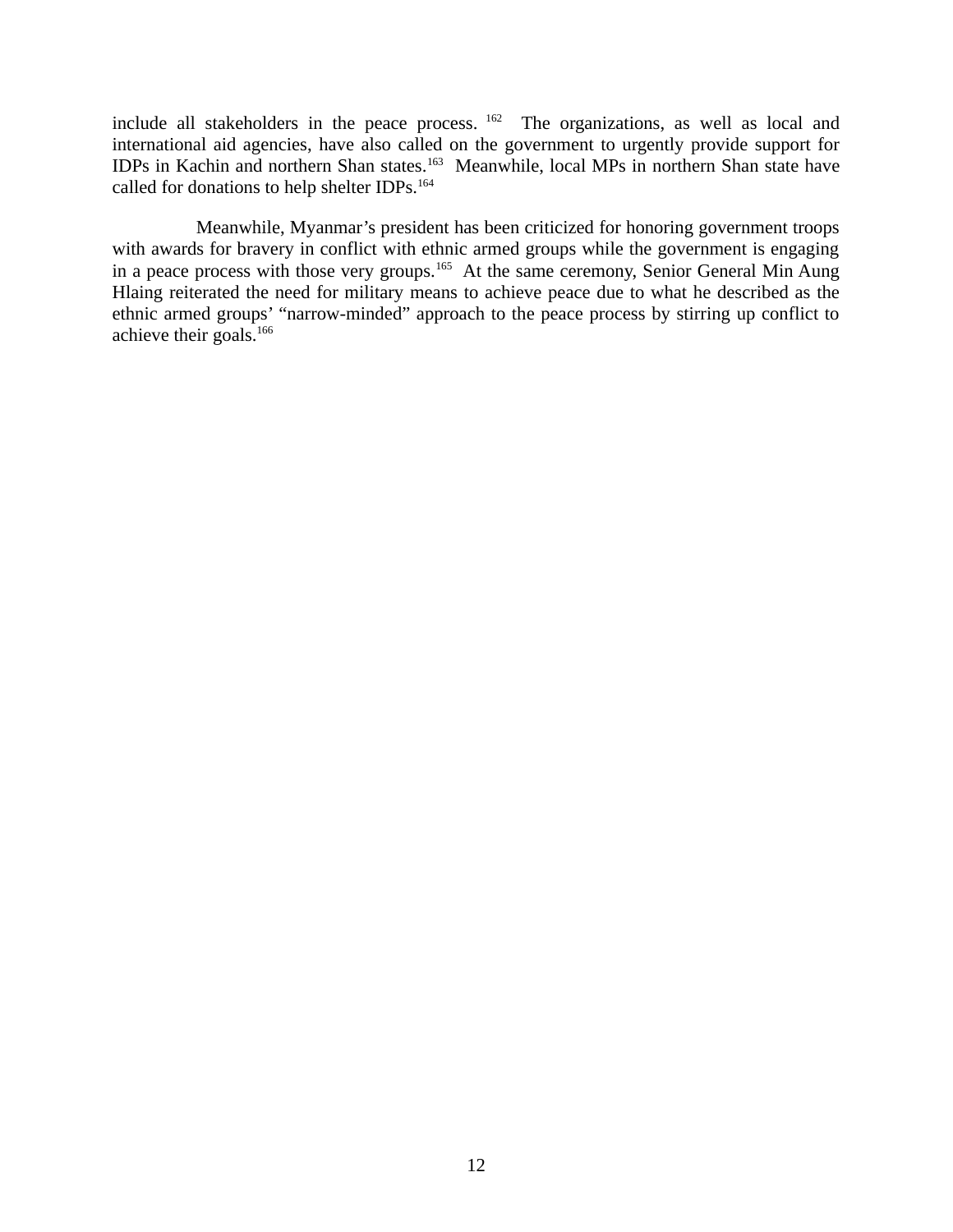- 1 Radio Free Asia, January 30, 2017: [http://www.rfa.org/english/news/myanmar/prominent-myanmar-rights-lawyer-killed-by](http://www.rfa.org/english/news/myanmar/prominent-myanmar-rights-lawyer-killed-by-gunman-at-yangon-airport-01302017161100.html)[gunman-at-yangon-airport-01302017161100.html.](http://www.rfa.org/english/news/myanmar/prominent-myanmar-rights-lawyer-killed-by-gunman-at-yangon-airport-01302017161100.html)
- 2 *Id*.
- 3 *Id*.
- 4 *Id*.
- 5 *Id*.
- 6 Eleven Myanmar, January 31, 2017: [http://www.elevenmyanmar.com/local/7650.](http://www.elevenmyanmar.com/local/7650)
- 7 *Id*.
- 8 Myanmar Times, January 30, 2017: [http://www.mmtimes.com/index.php/national-news/24747-what-myanmar-could-learn-from](http://www.mmtimes.com/index.php/national-news/24747-what-myanmar-could-learn-from-swiss-federalism.html)[swiss-federalism.html.](http://www.mmtimes.com/index.php/national-news/24747-what-myanmar-could-learn-from-swiss-federalism.html)
- 9 *Id*.
- 10 *Id*.
- 11 *Id*.
- 12 *Id*.
- 13 *See* [http://www.transparency.org/whatwedo/publication/corruption\\_perceptions\\_index\\_2016.](http://www.transparency.org/whatwedo/publication/corruption_perceptions_index_2016)
- 14 *Id.*
- 15 *See* [http://www.transparency.org/news/feature/corruption\\_perceptions\\_index\\_2016.](http://www.transparency.org/news/feature/corruption_perceptions_index_2016)
- 16 *See* [https://www.transparency.org/cpi2015/.](https://www.transparency.org/cpi2015/)
- 17 *See* [http://www.transparency.org/cpi2010/results.](http://www.transparency.org/cpi2010/results)
- 18 See [http://www.transparency.org/news/feature/asia\\_pacific\\_fighting\\_corruption\\_is\\_side\\_lined.](http://www.transparency.org/news/feature/asia_pacific_fighting_corruption_is_side_lined)
- 19 *Cf.*, *e.g.*, December Report; *cf. also* Myanmar Times, January 26, 2017: [http://www.mmtimes.com/index.php/national](http://www.mmtimes.com/index.php/national-news/yangon/24696-myanmar-makes-small-gains-in-annual-corruption-index-under-nld-govt.html)[news/yangon/24696-myanmar-makes-small-gains-in-annual-corruption-index-under-nld-govt.html](http://www.mmtimes.com/index.php/national-news/yangon/24696-myanmar-makes-small-gains-in-annual-corruption-index-under-nld-govt.html)
- 20 Myanmar Times, January 26, 2017: [http://www.mmtimes.com/index.php/national-news/yangon/24696-myanmar-makes-small](http://www.mmtimes.com/index.php/national-news/yangon/24696-myanmar-makes-small-gains-in-annual-corruption-index-under-nld-govt.html)[gains-in-annual-corruption-index-under-nld-govt.html](http://www.mmtimes.com/index.php/national-news/yangon/24696-myanmar-makes-small-gains-in-annual-corruption-index-under-nld-govt.html)
- 21 *Cf.* December Report; Myanmar Times, December 30, 2016: [http://www.mmtimes.com/index.php/national-news/24378-nld-s](http://www.mmtimes.com/index.php/national-news/24378-nld-s-reconciliation-cabinet-may-be-due-for-a-2017-reshuffle.html)[reconciliation-cabinet-may-be-due-for-a-2017-reshuffle.html.](http://www.mmtimes.com/index.php/national-news/24378-nld-s-reconciliation-cabinet-may-be-due-for-a-2017-reshuffle.html)
- 22 Myanmar Times, January 26, 2017: [http://www.mmtimes.com/index.php/national-news/yangon/24696-myanmar-makes-small](http://www.mmtimes.com/index.php/national-news/yangon/24696-myanmar-makes-small-gains-in-annual-corruption-index-under-nld-govt.html)[gains-in-annual-corruption-index-under-nld-govt.html](http://www.mmtimes.com/index.php/national-news/yangon/24696-myanmar-makes-small-gains-in-annual-corruption-index-under-nld-govt.html)
- 23 *Cf., e.g.,* Myanmar Times, January 26, 2017: [http://www.mmtimes.com/index.php/national-news/yangon/24696-myanmar](http://www.mmtimes.com/index.php/national-news/yangon/24696-myanmar-makes-small-gains-in-annual-corruption-index-under-nld-govt.html)[makes-small-gains-in-annual-corruption-index-under-nld-govt.html](http://www.mmtimes.com/index.php/national-news/yangon/24696-myanmar-makes-small-gains-in-annual-corruption-index-under-nld-govt.html)
- 24 Frontier Myanmar, January 11, 2017: [http://frontiermyanmar.net/en/magway-judge-flees-after-bribery-allegations;](http://frontiermyanmar.net/en/magway-judge-flees-after-bribery-allegations) The Irrawaddy, January 11, 2017: [http://www.irrawaddy.com/news/burma/anti-corruption-commission-to-prosecute-corrupt](http://www.irrawaddy.com/news/burma/anti-corruption-commission-to-prosecute-corrupt-judge.html)[judge.html;](http://www.irrawaddy.com/news/burma/anti-corruption-commission-to-prosecute-corrupt-judge.html) Myanmar Times, January 12, 2017: [http://www.mmtimes.com/index.php/national-news/24502-magwe-judge](http://www.mmtimes.com/index.php/national-news/24502-magwe-judge-absconds.html)[absconds.html.](http://www.mmtimes.com/index.php/national-news/24502-magwe-judge-absconds.html)
- 25 Frontier Myanmar, January 11, 2017:<http://frontiermyanmar.net/en/magway-judge-flees-after-bribery-allegations>
- 26 Bangkok Post, January 10, 2017: [http://www.bangkokpost.com/opinion/opinion/1177493/trump-on-myanmar-still-a-mystery.](http://www.bangkokpost.com/opinion/opinion/1177493/trump-on-myanmar-still-a-mystery) 27 *Id.*
- 28 Financial Times, February 1, 2017: [https://www.ft.com/content/c6fe7dce-d26a-11e6-b06b-680c49b4b4c0.](https://www.ft.com/content/c6fe7dce-d26a-11e6-b06b-680c49b4b4c0)
- 29 Mizzima, January 30, 2017: [http://www.mizzima.com/news-opinion/china-myanmar-engagement-may-deepen-trump-era.](http://www.mizzima.com/news-opinion/china-myanmar-engagement-may-deepen-trump-era)
- 30 Human Rights Watch, January 12, 2017, [https://www.hrw.org/sites/default/files/world\\_report\\_download/wr2017-web.pdf](https://www.hrw.org/sites/default/files/world_report_download/wr2017-web.pdf)
- 31 Human Rights Watch, January 23, 2017,<https://www.hrw.org/news/2017/01/23/burma-release-or-charge-kachin-christians>
- 32 The Indian Express, January 20, 2017, [http://indianexpress.com/article/world/myanmar-admits-detaining-pastors-suspects-rebel](http://indianexpress.com/article/world/myanmar-admits-detaining-pastors-suspects-rebel-links-4484023/)[links-4484023/](http://indianexpress.com/article/world/myanmar-admits-detaining-pastors-suspects-rebel-links-4484023/)
- 33 Human Rights Watch, January 23, 2017,<https://www.hrw.org/news/2017/01/23/burma-release-or-charge-kachin-christians>
- 34 Myanmar Times, January 26, 2017, [http://www.mmtimes.com/index.php/national-news/24694-two-mong-koe-church-leaders](http://www.mmtimes.com/index.php/national-news/24694-two-mong-koe-church-leaders-transferred-to-muse-police-custody.html)[transferred-to-muse-police-custody.html](http://www.mmtimes.com/index.php/national-news/24694-two-mong-koe-church-leaders-transferred-to-muse-police-custody.html)
- 35 The Office of the United Nations High Commissioner for Human Rights, January 20, 2017, <http://www.ohchr.org/en/NewsEvents/Pages/DisplayNews.aspx?NewsID=21107&LangID=E>
- 36 The Irrawaddy, January 23, 2017,<http://www.irrawaddy.com/news/burma/burma-army-sues-students-for-defamation.html>
- 37 Radio Free Asia, January 26, 2017, [http://www.rfa.org/english/news/myanmar/myanmar-military-sues-nine-for-defamation-](http://www.rfa.org/english/news/myanmar/myanmar-military-sues-nine-for-defamation-01262017130400.html)[01262017130400.html](http://www.rfa.org/english/news/myanmar/myanmar-military-sues-nine-for-defamation-01262017130400.html)
- 38 Myanmar Times, January 16, 2017, [http://www.mmtimes.com/index.php/national-news/24550-eleven-media-case-continues-as](http://www.mmtimes.com/index.php/national-news/24550-eleven-media-case-continues-as-another-local-paper-sued-for-defamation.html)[another-local-paper-sued-for-defamation.html](http://www.mmtimes.com/index.php/national-news/24550-eleven-media-case-continues-as-another-local-paper-sued-for-defamation.html)
- 39 Myanmar Times, January 30, 2017, [http://www.mmtimes.com/index.php/national-news/yangon/24744-govt-official-questioned](http://www.mmtimes.com/index.php/national-news/yangon/24744-govt-official-questioned-in-eleven-media-trial.html)[in-eleven-media-trial.html](http://www.mmtimes.com/index.php/national-news/yangon/24744-govt-official-questioned-in-eleven-media-trial.html)
- 40 The Independent, January 5, 2017, [http://www.independent.co.uk/news/world/asia/burma-government-aung-san-suu-kyi-deny](http://www.independent.co.uk/news/world/asia/burma-government-aung-san-suu-kyi-deny-rohingya-alan-kurdi-muslim-genocide-massacre-myanmar-minority-a7509511.html)[rohingya-alan-kurdi-muslim-genocide-massacre-myanmar-minority-a7509511.html](http://www.independent.co.uk/news/world/asia/burma-government-aung-san-suu-kyi-deny-rohingya-alan-kurdi-muslim-genocide-massacre-myanmar-minority-a7509511.html)
- 41 Bangkok Post, January 6, 2017, [http://www.bangkokpost.com/news/asia/1174929/myanmar-whitewashed-rohingya-violence](http://www.bangkokpost.com/news/asia/1174929/myanmar-whitewashed-rohingya-violence-report)[report](http://www.bangkokpost.com/news/asia/1174929/myanmar-whitewashed-rohingya-violence-report)
- 42 The Office of the United Nations High Commissioner for Human Rights, January 20, 2017, <http://www.ohchr.org/en/NewsEvents/Pages/DisplayNews.aspx?NewsID=21107&LangID=E>
- 43 PressTV, January 8, 2017:<http://www.presstv.ir/Detail/2017/01/08/505390/Myanmar-Buddhist-extremists-Muslim-ceremony> 44 *Id*.
- 45 *Id*.
- 46 Radio Free Asia, January 10, 2017: [http://www.rfa.org/english/news/myanmar/myanmar-authorities-prevent-un-rights-envoy](http://www.rfa.org/english/news/myanmar/myanmar-authorities-prevent-un-rights-envoy-from-visiting-volatile-areas-of-kachin-state-01102017153018.html)[from-visiting-volatile-areas-of-kachin-state-01102017153018.html](http://www.rfa.org/english/news/myanmar/myanmar-authorities-prevent-un-rights-envoy-from-visiting-volatile-areas-of-kachin-state-01102017153018.html)
- 47 Associated Press, January 13, 2017:<http://bigstory.ap.org/article/2497c3bfd8634aa699b8a7aec85297d9>
- 48 *Id*.
- 49 OHCHR, February 3, 2017: [www.ohchr.org/Documents/Countries/MM/FlashReport3Feb2017.pdf](http://www.ohchr.org/Documents/Countries/MM/FlashReport3Feb2017.pdf)
- 50 *Id*.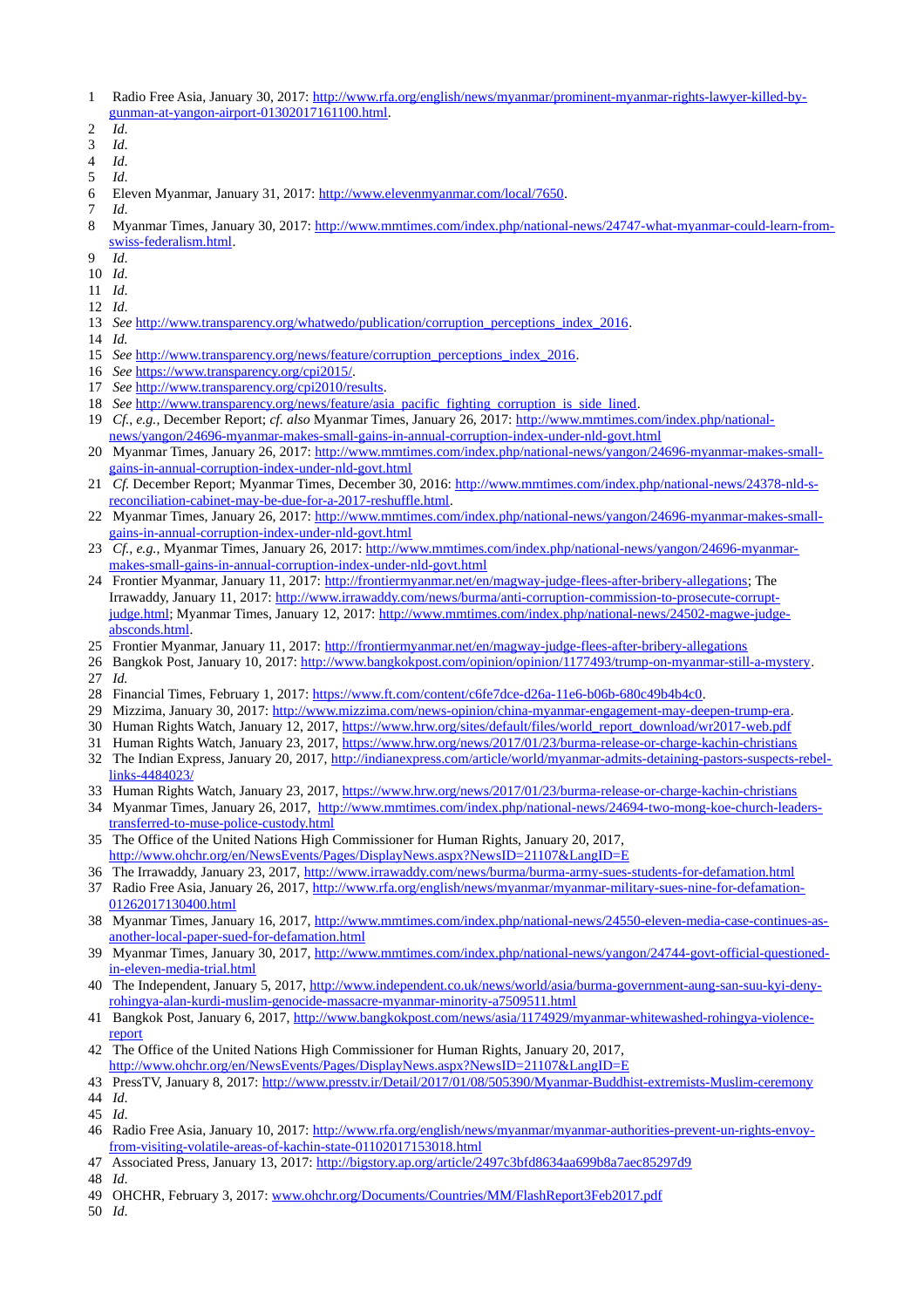- 51 The Irrawaddy, January 27, 2017: [http://www.irrawaddy.com/news/burma/ma-ba-tha-resists-reforms-to-race-and-religion](http://www.irrawaddy.com/news/burma/ma-ba-tha-resists-reforms-to-race-and-religion-laws.html)[laws.html](http://www.irrawaddy.com/news/burma/ma-ba-tha-resists-reforms-to-race-and-religion-laws.html)
- 52 *Id*.
- 53 *Id*.
- 54 Myanmar Times, January 19, 2017: [http://www.mmtimes.com/index.php/lifestyle/24615-transgender-icon-arrested-over-gossip](http://www.mmtimes.com/index.php/lifestyle/24615-transgender-icon-arrested-over-gossip-blog-charges.html)[blog-charges.html](http://www.mmtimes.com/index.php/lifestyle/24615-transgender-icon-arrested-over-gossip-blog-charges.html)
- 55 *Id*.
- 56 *Id*.
- 57 *Id*.
- 58 Global New Light of Myanmar, January 18, 2017: [http://www.globalnewlightofmyanmar.com/trading-from-amara-investment](http://www.globalnewlightofmyanmar.com/trading-from-amara-investment-securities-to-start-on-20th-jan-at-ysx/)[securities-to-start-on-20th-jan-at-ysx/.](http://www.globalnewlightofmyanmar.com/trading-from-amara-investment-securities-to-start-on-20th-jan-at-ysx/)
- 59 The Irrawaddy, January 19, 2017: [http://www.irrawaddy.com/business/ysxs-newest-trading-company-announces-base-share](http://www.irrawaddy.com/business/ysxs-newest-trading-company-announces-base-share-price.html)[price.html](http://www.irrawaddy.com/business/ysxs-newest-trading-company-announces-base-share-price.html) and Myanmar Times, January 23, 2017: [http://www.mmtimes.com/index.php/business/24650-first-private-bank](http://www.mmtimes.com/index.php/business/24650-first-private-bank-shares-plunge.html)[shares-plunge.html.](http://www.mmtimes.com/index.php/business/24650-first-private-bank-shares-plunge.html)
- 60 Consult Myanmar, January 23, 2017; [https://consult-myanmar.com/2017/01/23/stock-exchange-ready-to-trade-online/.](https://consult-myanmar.com/2017/01/23/stock-exchange-ready-to-trade-online/)
- 61 The Korea Herald, December 26, 2016: [http://www.koreaherald.com/view.php?ud=20161226000669.](http://www.koreaherald.com/view.php?ud=20161226000669)
- 62 Nikkei Asian Review, January 18, 2017: [http://asia.nikkei.com/Politics-Economy/Economy/Myanmar-s-FDI-rush-recedes.](http://asia.nikkei.com/Politics-Economy/Economy/Myanmar-s-FDI-rush-recedes)
- 63 *Id.*
- 64 Myanmar Times, January 27, 2017: [http://www.mmtimes.com/index.php/business/24734-approved-investment-passes-us-](http://www.mmtimes.com/index.php/business/24734-approved-investment-passes-us-6bn.html)[6bn.html](http://www.mmtimes.com/index.php/business/24734-approved-investment-passes-us-6bn.html)
- 65 Myanmar Times, January 30, 2017: [http://www.mmtimes.com/index.php/business/24750-consultation-on-investment-rules](http://www.mmtimes.com/index.php/business/24750-consultation-on-investment-rules-highlights-land-issues.html)[highlights-land-issues.html.](http://www.mmtimes.com/index.php/business/24750-consultation-on-investment-rules-highlights-land-issues.html)
- 66 Nikkei Asian Review, January 18, 2017: [http://asia.nikkei.com/Politics-Economy/Economy/Myanmar-s-FDI-rush-recedes.](http://asia.nikkei.com/Politics-Economy/Economy/Myanmar-s-FDI-rush-recedes)
- 67 The Irrawaddy, January 17, 2017: [http://www.irrawaddy.com/news/amendments-to-myanmar-companies-act-up-for](http://www.irrawaddy.com/news/amendments-to-myanmar-companies-act-up-for-parliamentary-discussion.html)[parliamentary-discussion.html.](http://www.irrawaddy.com/news/amendments-to-myanmar-companies-act-up-for-parliamentary-discussion.html)
- 68 Nikkei Asian Review, January 18, 2017: [http://asia.nikkei.com/Politics-Economy/Economy/Myanmar-s-FDI-rush-recedes.](http://asia.nikkei.com/Politics-Economy/Economy/Myanmar-s-FDI-rush-recedes)
- 69 The Irrawaddy, January 17, 2017: [http://www.irrawaddy.com/news/amendments-to-myanmar-companies-act-up-for](http://www.irrawaddy.com/news/amendments-to-myanmar-companies-act-up-for-parliamentary-discussion.html)[parliamentary-discussion.html.](http://www.irrawaddy.com/news/amendments-to-myanmar-companies-act-up-for-parliamentary-discussion.html)
- 70 *Id.*
- 71 Mizzima, January 14, 2017, [http://www.mizzima.com/business-domestic/liberalisation-telecom-sector-contributed-myanmar](http://www.mizzima.com/business-domestic/liberalisation-telecom-sector-contributed-myanmar%E2%80%99s-economic-growth) [%E2%80%99s-economic-growth.](http://www.mizzima.com/business-domestic/liberalisation-telecom-sector-contributed-myanmar%E2%80%99s-economic-growth)
- 72 *Id.*
- 73 SAT Press Releases, January 25, 2017, [http://www.satprnews.com/2017/01/25/new-investment-law-helps-myanmar-rebuild-its](http://www.satprnews.com/2017/01/25/new-investment-law-helps-myanmar-rebuild-its-economy-and-create-jobs/)[economy-and-create-jobs/.](http://www.satprnews.com/2017/01/25/new-investment-law-helps-myanmar-rebuild-its-economy-and-create-jobs/)
- 74 *Id.*
- 75 *Id.*
- 76 Myanmar Times, January 27, 2017, [http://www.mmtimes.com/index.php/business/24735-government-to-expand-instalment](http://www.mmtimes.com/index.php/business/24735-government-to-expand-instalment-system-for-farming-equipment.html)[system-for-farming-equipment.html.](http://www.mmtimes.com/index.php/business/24735-government-to-expand-instalment-system-for-farming-equipment.html)
- 77 *Id.*
- 78 *Id.*
- 79 Myanmar Times, January 5, 2017: [http://www.mmtimes.com/index.php/national-news/yangon/24422-ycdc-files-complaint](http://www.mmtimes.com/index.php/national-news/yangon/24422-ycdc-files-complaint-against-street-vendors-after-altercation.html)[against-street-vendors-after-altercation.html](http://www.mmtimes.com/index.php/national-news/yangon/24422-ycdc-files-complaint-against-street-vendors-after-altercation.html)
- 80 *Id.*
- 81 *Id.*
- 82 *Id.*
- 83 Myanmar Times, January 19, 2017: [http://www.mmtimes.com/index.php/national-news/yangon/24602-vendors-demand](http://www.mmtimes.com/index.php/national-news/yangon/24602-vendors-demand-meetings-over-yangon-street-stall-ban.html)[meetings-over-yangon-street-stall-ban.html](http://www.mmtimes.com/index.php/national-news/yangon/24602-vendors-demand-meetings-over-yangon-street-stall-ban.html)
- 84 *Id.*
- 85 *Id.*
- 86 Myanmar Times, January 31, 2017: [http://www.mmtimes.com/index.php/national-news/yangon/24763-factory-owners-say-fake](http://www.mmtimes.com/index.php/national-news/yangon/24763-factory-owners-say-fake-squatters-extorting-them.html)[squatters-extorting-them.html](http://www.mmtimes.com/index.php/national-news/yangon/24763-factory-owners-say-fake-squatters-extorting-them.html)
- 87 *Id.*
- 88 *Id.*
- 89 *Id.*
- 90 *Id.*
- 91 Myanmar Times, January 27, 2017: [http://www.mmtimes.com/index.php/national-news/mandalay-upper-myanmar/24732](http://www.mmtimes.com/index.php/national-news/mandalay-upper-myanmar/24732-villagers-vow-to-cont-protest.html) [villagers-vow-to-cont-protest.html](http://www.mmtimes.com/index.php/national-news/mandalay-upper-myanmar/24732-villagers-vow-to-cont-protest.html)
- 92 *Id.*
- 93 *Id.*
- 94 *Id.*
- 95 Myanmar Times, January 12, 2017:<http://www.mmtimes.com/index.php/national-news/24503-21-farmers-released-on-bail.html> 96 *Id.*
- 97 Myanmar Times, January 13, 2017: [http://www.mmtimes.com/index.php/national-news/mandalay-upper-myanmar/24543](http://www.mmtimes.com/index.php/national-news/mandalay-upper-myanmar/24543-unused-land-to-be-reclaimed-mayor.html) [unused-land-to-be-reclaimed-mayor.html](http://www.mmtimes.com/index.php/national-news/mandalay-upper-myanmar/24543-unused-land-to-be-reclaimed-mayor.html)
- 98 *Id.*
- 99 Myanmar Times, January 6, 2017: [http://www.mmtimes.com/index.php/national-news/mandalay-upper-myanmar/24441](http://www.mmtimes.com/index.php/national-news/mandalay-upper-myanmar/24441-villagers-face-lawsuit-for-trespassing-on-conservation-zone.html) [villagers-face-lawsuit-for-trespassing-on-conservation-zone.html](http://www.mmtimes.com/index.php/national-news/mandalay-upper-myanmar/24441-villagers-face-lawsuit-for-trespassing-on-conservation-zone.html)

100 *Id.*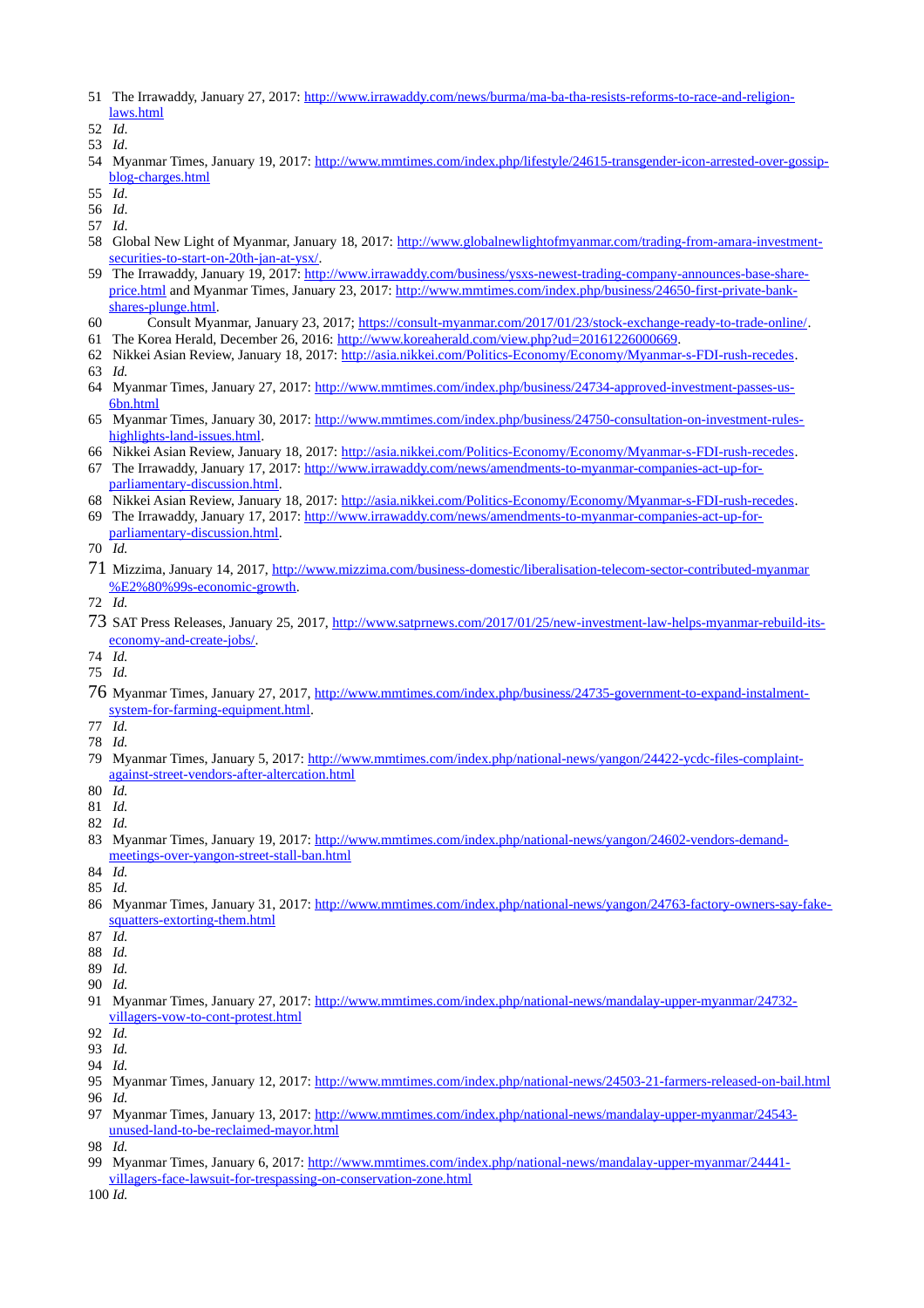- 101 Myanmar Times, January 10, 2017: [http://www.mmtimes.com/index.php/national-news/24466-kyaukphyu-farmers-threaten-to](http://www.mmtimes.com/index.php/national-news/24466-kyaukphyu-farmers-threaten-to-sue-oil-pipeline-company-over-compensation-dispute.html)[sue-oil-pipeline-company-over-compensation-dispute.html](http://www.mmtimes.com/index.php/national-news/24466-kyaukphyu-farmers-threaten-to-sue-oil-pipeline-company-over-compensation-dispute.html)
- *Id.*
- *Id.*

*Id.*

*Id.*

*Id.*

- *Id.*
- 108 Myanmar Times, January 5, 2017: *http://www.mmtimes.com/index.php/national-news/24414-tatmadaw-northern-alliancecontinue-to-clash-in-2017.html*
- The Myanmar Times, January 6, 2017: [http://www.mmtimes.com/index.php/national-news/24436-activists-protest-kachin](http://www.mmtimes.com/index.php/national-news/24436-activists-protest-kachin-clashes.html)[clashes.html.](http://www.mmtimes.com/index.php/national-news/24436-activists-protest-kachin-clashes.html)

*Id.* 

- The Irrawaddy, January 11, 2017: [http://www.irrawaddy.com/news/burma/kachin-idps-turned-away-at-china-border.html.](http://www.irrawaddy.com/news/burma/kachin-idps-turned-away-at-china-border.html)
- The Myanmar Times, January 4, 2017: [http://www.mmtimes.com/index.php/national-news/24403-shan-conflict-takes-toll-on](http://www.mmtimes.com/index.php/national-news/24403-shan-conflict-takes-toll-on-displaced-civilians.html)[displaced-civilians.html.](http://www.mmtimes.com/index.php/national-news/24403-shan-conflict-takes-toll-on-displaced-civilians.html)
- The Myanmar Times, January 26, 2017: [http://www.mmtimes.com/index.php/national-news/24691-knu-and-nmsp-agree-to-stop](http://www.mmtimes.com/index.php/national-news/24691-knu-and-nmsp-agree-to-stop-fighting.html)[fighting.html.](http://www.mmtimes.com/index.php/national-news/24691-knu-and-nmsp-agree-to-stop-fighting.html)

*Id.*

*Id.*

*Id.* 

- The Irrawaddy, January 19, 2017: [http://www.irrawaddy.com/news/burma/tensions-rise-between-burma-army-and-ssa-n-over](http://www.irrawaddy.com/news/burma/tensions-rise-between-burma-army-and-ssa-n-over-mong-hsu-road-project.html)[mong-hsu-road-project.html.](http://www.irrawaddy.com/news/burma/tensions-rise-between-burma-army-and-ssa-n-over-mong-hsu-road-project.html)
- *Id.*

*Id.*

- *Id.*
- The Irrawaddy, January 24, 2017: [http://www.irrawaddy.com/news/burma/ssa-n-rejects-defense-ministry-accusation-that-they](http://www.irrawaddy.com/news/burma/ssa-n-rejects-defense-ministry-accusation-that-they-attacked-burma-army.html)[attacked-burma-army.html.](http://www.irrawaddy.com/news/burma/ssa-n-rejects-defense-ministry-accusation-that-they-attacked-burma-army.html)
- The Myanmar Times, January 3, 2017: [http://www.mmtimes.com/index.php/national-news/nay-pyi-taw/24391-state-counsellor](http://www.mmtimes.com/index.php/national-news/nay-pyi-taw/24391-state-counsellor-opens-peace-centre.html)[opens-peace-centre.html.](http://www.mmtimes.com/index.php/national-news/nay-pyi-taw/24391-state-counsellor-opens-peace-centre.html)
- The Myanmar Times, January 6, 2017: [http://www.mmtimes.com/index.php/national-news/24434-will-2017-be-the-promised](http://www.mmtimes.com/index.php/national-news/24434-will-2017-be-the-promised-year-of-peace.html)[year-of-peace.html.](http://www.mmtimes.com/index.php/national-news/24434-will-2017-be-the-promised-year-of-peace.html)

*Id.* 

- The Irrawaddy, January 24, 2017: [http://www.irrawaddy.com/news/burma/burmese-tycoons-contribute-8-million-to-govt-peace](http://www.irrawaddy.com/news/burma/burmese-tycoons-contribute-8-million-to-govt-peace-fund.html)[fund.html.](http://www.irrawaddy.com/news/burma/burmese-tycoons-contribute-8-million-to-govt-peace-fund.html)
- The Myanmar Times, January 9, 2017: [http://www.mmtimes.com/index.php/national-news/nay-pyi-taw/24464-cut-from-mp](http://www.mmtimes.com/index.php/national-news/nay-pyi-taw/24464-cut-from-mp-fund-goes-to-peace-process.html)[fund-goes-to-peace-process.html.](http://www.mmtimes.com/index.php/national-news/nay-pyi-taw/24464-cut-from-mp-fund-goes-to-peace-process.html)
- The Irrawaddy, January 24, 2017: [http://www.irrawaddy.com/news/burma/burmese-tycoons-contribute-8-million-to-govt-peace](http://www.irrawaddy.com/news/burma/burmese-tycoons-contribute-8-million-to-govt-peace-fund.html)[fund.html.](http://www.irrawaddy.com/news/burma/burmese-tycoons-contribute-8-million-to-govt-peace-fund.html)

*Id.* 

129 Myanmar Times, January 25, 2017: [http://www.mmtimes.com/index.php/national-news/nay-pyi-taw/24679-impatient-for-nca](http://www.mmtimes.com/index.php/national-news/nay-pyi-taw/24679-impatient-for-nca-implementation-ceasefire-groups-get-pushy.html)[implementation-ceasefire-groups-get-pushy.html.](http://www.mmtimes.com/index.php/national-news/nay-pyi-taw/24679-impatient-for-nca-implementation-ceasefire-groups-get-pushy.html)

*Id.*

 The Myanmar Times, January 11, 2017: [http://www.mmtimes.com/index.php/national-news/mandalay-upper-myanmar/24488](http://www.mmtimes.com/index.php/national-news/mandalay-upper-myanmar/24488-on-kachin-state-day-activists-ask-govt-to-take-larger-strides-for-peace.html) [on-kachin-state-day-activists-ask-govt-to-take-larger-strides-for-peace.html.](http://www.mmtimes.com/index.php/national-news/mandalay-upper-myanmar/24488-on-kachin-state-day-activists-ask-govt-to-take-larger-strides-for-peace.html)

*Id.* 

- The Irrawaddy, January 11, 2017: [http://www.irrawaddy.com/news/burma/tnla-attacks-burma-army-bases-in-namhsan.html.](http://www.irrawaddy.com/news/burma/tnla-attacks-burma-army-bases-in-namhsan.html)
- The Myanmar Times. January 11, 2017: [http://www.mmtimes.com/index.php/national-news/24490-second-panglong-meet](http://www.mmtimes.com/index.php/national-news/24490-second-panglong-meet-looks-set-to-be-a-lonely-affair.html)[looks-set-to-be-a-lonely-affair.html.](http://www.mmtimes.com/index.php/national-news/24490-second-panglong-meet-looks-set-to-be-a-lonely-affair.html)
- 135 Myanmar Times, January 25, 2017: [http://www.mmtimes.com/index.php/national-news/nay-pyi-taw/24679-impatient-for-nca](http://www.mmtimes.com/index.php/national-news/nay-pyi-taw/24679-impatient-for-nca-implementation-ceasefire-groups-get-pushy.html)[implementation-ceasefire-groups-get-pushy.html.](http://www.mmtimes.com/index.php/national-news/nay-pyi-taw/24679-impatient-for-nca-implementation-ceasefire-groups-get-pushy.html)

*Id.* 

- The Myanmar Times. January 11, 2017: [http://www.mmtimes.com/index.php/national-news/24490-second-panglong-meet](http://www.mmtimes.com/index.php/national-news/24490-second-panglong-meet-looks-set-to-be-a-lonely-affair.html)[looks-set-to-be-a-lonely-affair.html.](http://www.mmtimes.com/index.php/national-news/24490-second-panglong-meet-looks-set-to-be-a-lonely-affair.html)
- The Irrawaddy, January 25, 2017: [http://www.irrawaddy.com/news/burma/unfc-wont-attend-peace-conference-as-observers.html.](http://www.irrawaddy.com/news/burma/unfc-wont-attend-peace-conference-as-observers.html) 139 The Myanmar Times. January 11, 2017: [http://www.mmtimes.com/index.php/national-news/24490-second-panglong-meet-](http://www.mmtimes.com/index.php/national-news/24490-second-panglong-meet-looks-set-to-be-a-lonely-affair.html)
- [looks-set-to-be-a-lonely-affair.html.](http://www.mmtimes.com/index.php/national-news/24490-second-panglong-meet-looks-set-to-be-a-lonely-affair.html)

*Id.*

The Irrawaddy, January 10, 2017: [http://www.irrawaddy.com/news/burma/burma-army-seizes-four-kia-bases.html.](http://www.irrawaddy.com/news/burma/burma-army-seizes-four-kia-bases.html)

*Id.*

- The Irrawaddy, January 25, 2017: [http://www.irrawaddy.com/news/burma/unfc-wont-attend-peace-conference-as-observers.html.](http://www.irrawaddy.com/news/burma/unfc-wont-attend-peace-conference-as-observers.html)
- The Irrawaddy, January 25, 2017: [http://www.irrawaddy.com/news/burma/unfc-wont-attend-peace-conference-as-observers.html.](http://www.irrawaddy.com/news/burma/unfc-wont-attend-peace-conference-as-observers.html)

*Id.*

- 146 Eleven, January 28, 2017: [http://www.elevenmyanmar.com/politics/7606.](http://www.elevenmyanmar.com/politics/7606)
- The Irrawaddy, February 2, 2017: [http://www.irrawaddy.com/news/burma/government-kio-unable-to-set-a-date-for-peace](http://www.irrawaddy.com/news/burma/government-kio-unable-to-set-a-date-for-peace-talks.html)[talks.html.](http://www.irrawaddy.com/news/burma/government-kio-unable-to-set-a-date-for-peace-talks.html)
- The Irrawaddy, January 11, 2017: [http://www.irrawaddy.com/news/burma/nca-non-signatories-govt-peace-commission-to-hold](http://www.irrawaddy.com/news/burma/nca-non-signatories-govt-peace-commission-to-hold-informal-talks.html)[informal-talks.html.](http://www.irrawaddy.com/news/burma/nca-non-signatories-govt-peace-commission-to-hold-informal-talks.html)
- The Irrawaddy, February 2, 2017: [http://www.irrawaddy.com/news/burma/government-kio-unable-to-set-a-date-for-peace](http://www.irrawaddy.com/news/burma/government-kio-unable-to-set-a-date-for-peace-talks.html)[talks.html.](http://www.irrawaddy.com/news/burma/government-kio-unable-to-set-a-date-for-peace-talks.html)